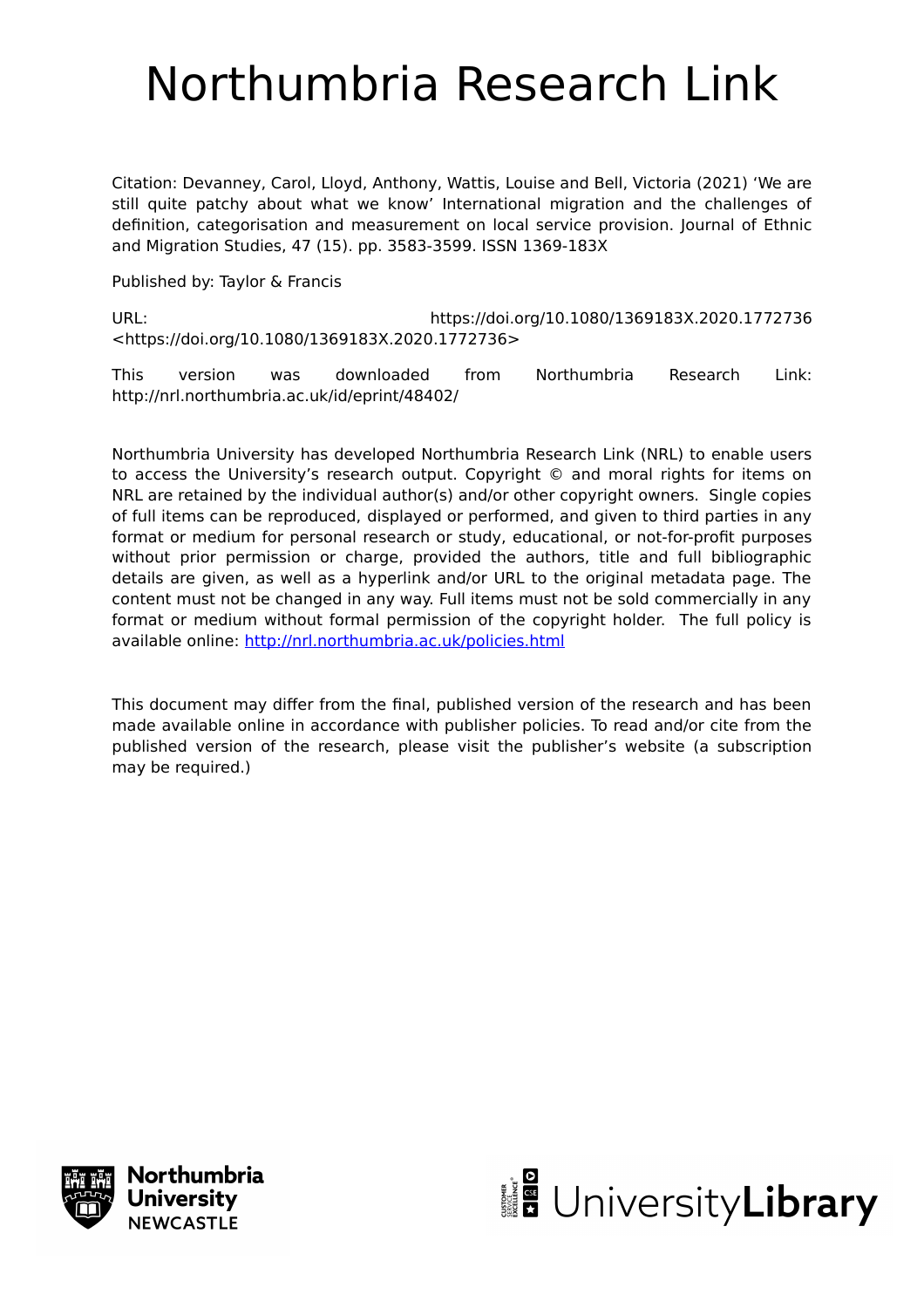### **"We are still quite patchy about what we know"**

# **International migration and the challenges of definition, categorisation and measurement on local service provision**

## **Carol Devanney, Anthony Lloyd, Louise Wattis & Victoria Bell**

Dr Carol Devanney, School of Social Sciences, Humanities and Law, Teesside University, Middlesbrough, UK. Dr Anthony Lloyd, School of Social Sciences, Humanities and Law, Teesside University, Middlesbrough, UK. Dr Louise Wattis, School of Social Sciences, Humanities and Law, Teesside University, Middlesbrough, UK. Dr Victoria Bell, School of Social Sciences, Humanities and Law, Teesside University, Middlesbrough, UK.

## **Corresponding author:**

Dr Carol Devanney, School of Social Sciences, Humanities and Law, Teesside University, Middlesbrough, UK, TS1 3BX [c.devanney@tees.ac.uk](mailto:c.devanney@tees.ac.uk) 01642 342823 No fax number available.

**KEY WORDS –** migration, ethnicity, measurement, policy, service provision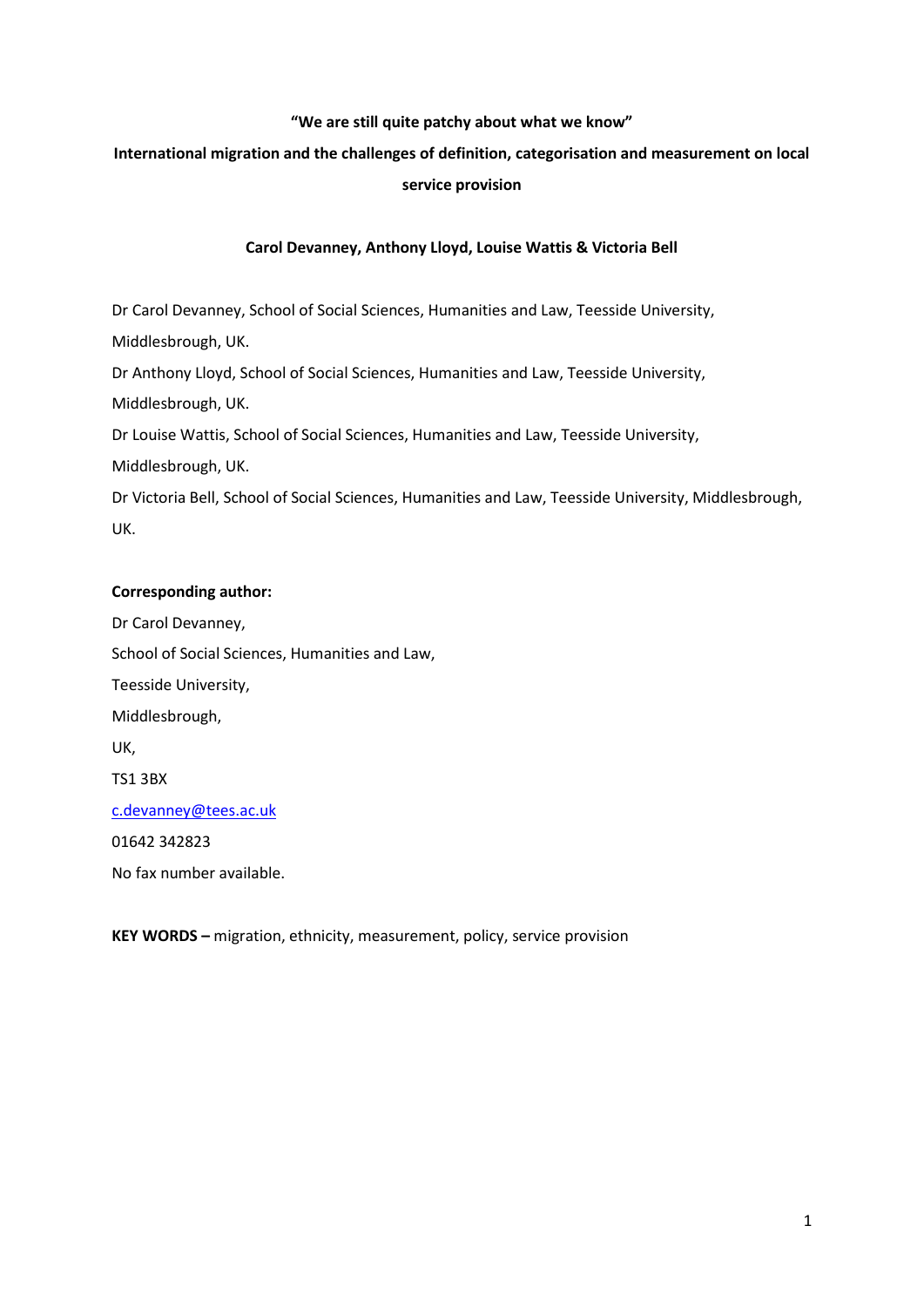#### **"We are still quite patchy about what we know"**

# **International migration and the challenges of definition, categorisation and measurement on local service provision**

#### **ABSTRACT**

International migration has a consistently high profile within national and international politics with increased focus on measurement and quantification of migrant numbers, impact on services and contribution to local, regional and national economies. However, the absence of consistency within definitions, categorisations and measurement of international migration and migrant populations create challenges and barriers to both understanding the needs of migrant communities but also the provision of adequate services within specific geographical areas. This paper will present findings from a project designed to map the impact of migration on a settled community within a Local Authority (LA) in the North East of England. As the project encountered routine inconsistencies around definitions, categorisations and measurement of migration within the LA area, this paper demonstrates the complexity of trying to 'measure' migration on the ground and while consistency in measurement is key to accurate data, we conclude with an ethical question about the rationale for collecting data on migrant populations.

**KEY WORDS –** migration, ethnicity, measurement, policy, service provision

**MANUSCRIPT WORD COUNT** - 8,930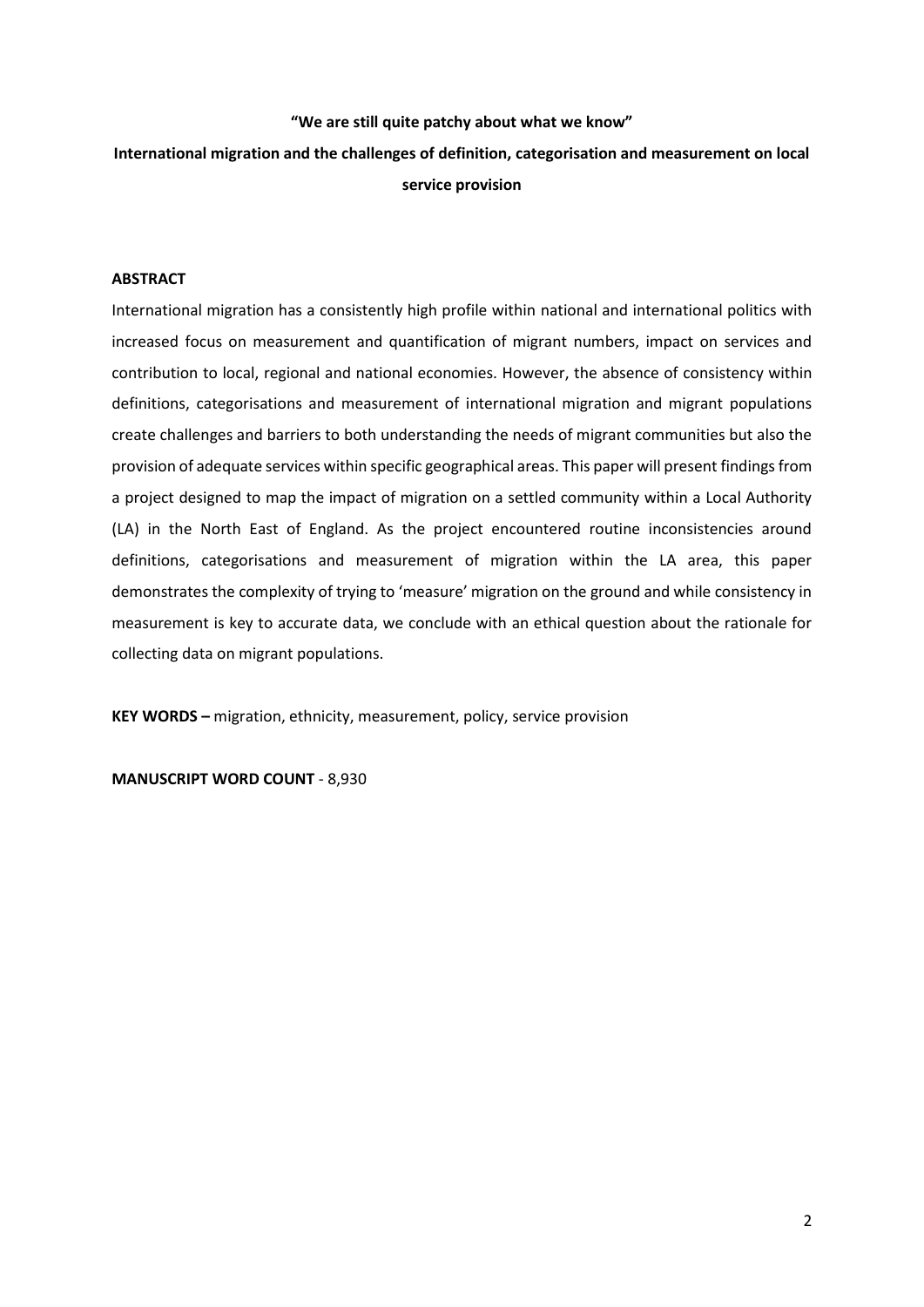#### **"We are still quite patchy about what we know"**

## **International migration and the challenges of definition, categorisation and measurement on local service provision**

#### **Introduction**

International migration has a consistently high profile in national and international politics, the media and popular discourse (Crawley and Skleparis, 2016; Morrison, 2019; Murray, 2018; Vickers *et al.*, 2019; Winlow *et al*., 2017). It is also recognised as one of the most complex parts of population change to measure and understand (Office for National Statistics (ONS), 2019a), complicated by lack of consistency in definitions and measurement. Anderson and Blinder (2017) point out that 'who counts' in definitions of international migration is of crucial importance for policy, public debate, data collection and analysis. The negative tone of political and public discourse around immigration in the UK, characterised by a hostile environment and protracted Brexit negotiations and focused on the reduction of numbers, leaves little space, or political will, to consider the positive benefits and contribution of international migration (Anderson, 2017; Jones *et al*., 2017; Lowdnes and Madziva, 2016; Wallace, 2018). Mobility and migration are consistently problematized, with social policy critical in the production and management of the 'problem' (Anderson, 2017). This sensitive context is important in relation to the data produced and used as 'evidence' in policy and public discourses as effectively contesting dominant discourses is hindered by uncertainty and inconsistency in definitions which highlight a disjuncture between statistical measures, evidence and popular usage (Anderson, 2017; Wallace, 2018). Consequently, 'migrants' are politically scapegoated (Anderson, 2017; Vickers *et al*., 2019) and immigration is an empty signifier for a range of public concerns and complaints (Jones *et al*., 2017).

Despite uncertain concepts and the shortcomings of available evidence there is increased user demand for population intelligence from national and local stakeholders, specifically (accurate and timely) statistics, on international migration. Reliable international migration data is identified as useful to understand and plan for demographic, economic, social, environmental and policy changes (Raymer *et al*., 2019). However, there is little recognition of the complexity and challenges of meeting both local and national data requirements and, in particular, the availability and application of data sources within a local context (Aspinall, 2009; Boden and Rees, 2010; Warren *et al*., 2010), where local agencies require data to inform decision-making and resource allocation to ensure equity of provision for their local population. With this in mind, this paper contributes to debates around the value of local data by reflecting on the challenges and lessons learned from conducting empirical research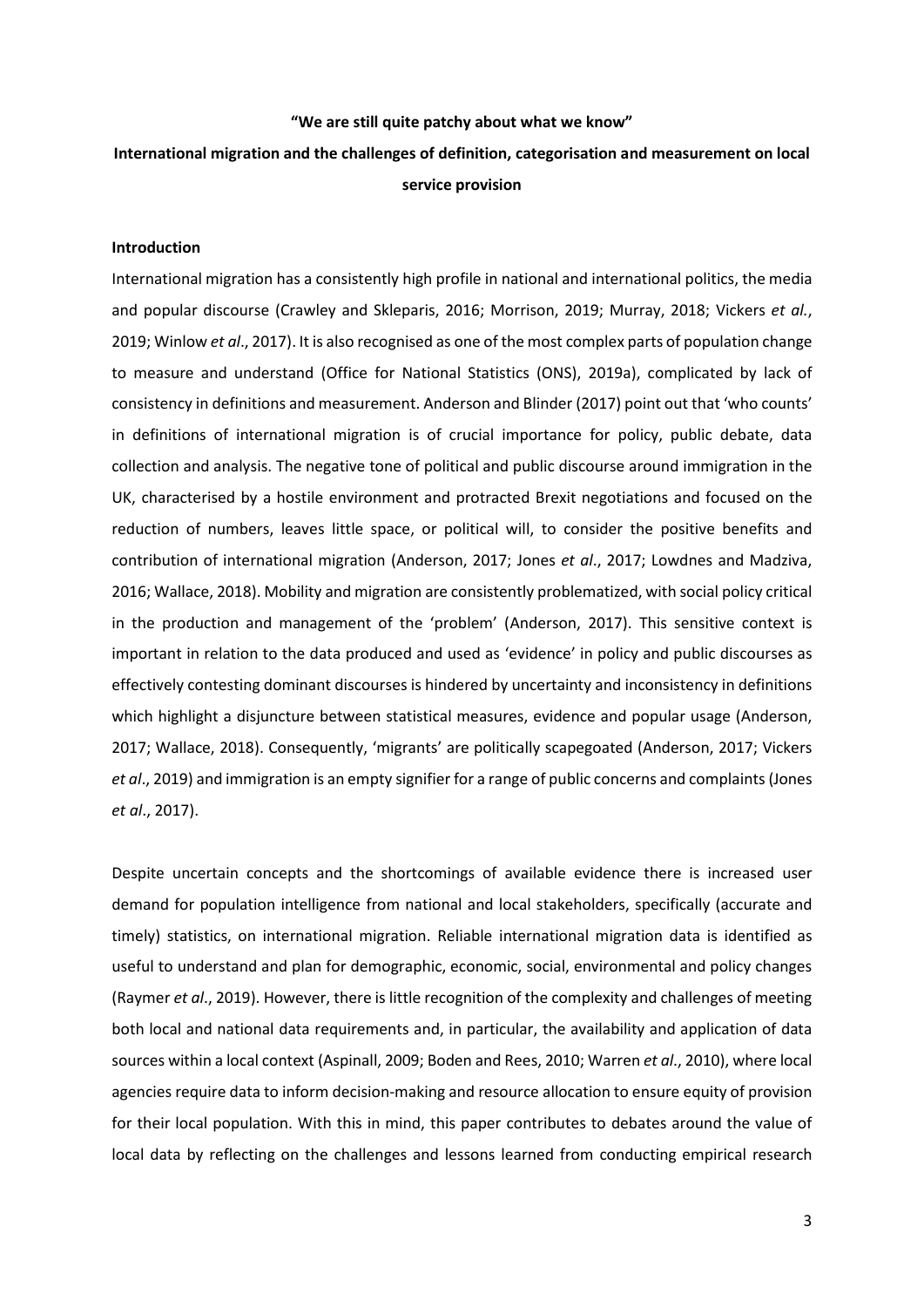commissioned by a local authority (LA) in the North East of England which aimed to map patterns of recent international migration and population changes. In the discussion to follow, we critically consider the usefulness of current measures, categories and data sources and highlight the difficulties in accessing and presenting local level evidence and the limitations of these sources to inform decision-making. We also reflect on how additional local data sources can be explored but highlight how this is not without further challenges and limitations, including ethical considerations of collecting data on migrant populations.

#### *Data sources, definitions and measurement*

The definition of 'evidence' that informs migration policy-making and related discourses is rooted in statistical data and analysis (Allen *et al.,* 2018; Baldwin-Edwards *et al*., 2019; Crawley and Skleparis, 2018). However, international migration and 'migrant' are not consistently conceptualized, defined and measured in statistical data sources with no consensus on a single definition, data source or measure (Anderson and Blinder, 2017; Boden and Rees, 2010; ONS, 2019a). International migration data are derived from a range of sources including census, survey, and administrative datasets, which have definitional, methodological and data quality differences. These differences limit the ability to accurately measure and lead to conditional findings which have no validity independent of the definition that underpins the analysis resulting in incompatible and inconclusive evidence (Boden and Rees, 2010; Mateos *et al*., 2009; Wallace, 2018). The lack of clarity, and transparency, in terms of who counts as a 'migrant' results in uncertainty in operationalisation, measurement and analysis and, therefore, the subsequent evidence, its interpretation and the conception of migration the data represents (Anderson and Blinder, 2017; Mateos *et al*., 2009; Raymer *et al*., 2019). This has implications as the term 'migrant' is used interchangeably and uncritically in political and public immigration discourses conflating issues of immigration, race, ethnicity, citizenship and asylum, with no recognition of differences in immigration control and policy or legal status, as demonstrated by the focus on EU mobility and concerns over freedom of movement (Anderson, 2017; Anderson and Blinder, 2017; Bulat, 2019; Morrison, 2019).

Anderson and Blinder (2017) point out that there is no straightforward mapping of migration data onto the subjects of public debate. The measures used in analysis of migrant stock and flow use different definitions, are derived from data collections with different purposes and report different aspects of international migration. As such, there are a number of considerations in relation to their consistency and use as reliable sources of evidence. Migrant population analysis uses country of birth and nationality variables from the Census and the Annual Population Survey (APS) to measure the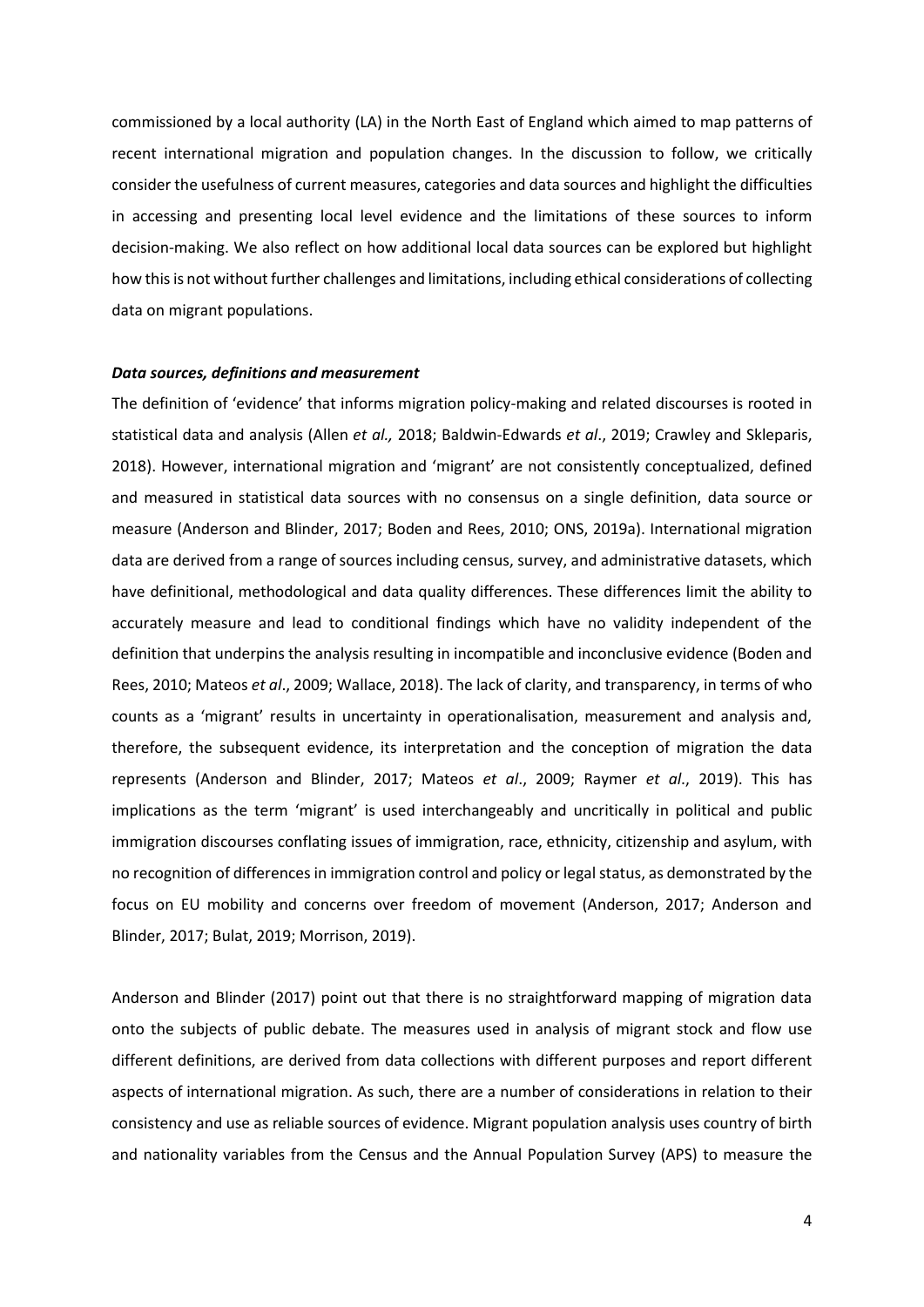non-UK born and non-British population. Both variables have limitations. For example, the country of birth measure will include UK citizens born abroad and those who have subsequently acquired UK citizenship and nationality can change over time, and, if self-reported, may be an elective affinity and not a legal status (ONS, 2013).

The United Nations (UN) definition of long-term international migration (LTIM), which is someone who changes their country of usual residence for at least one year (so that the destination country becomes their usual residence), is used to calculate net migration flow. Data on LTIM is derived from the International Passenger Survey (IPS) which is an intentions-based survey of which migration questions are just one part. No other UK dataset currently measures migration by this definition. In this measure, the focus is on length of stay and only those who intend to stay for more than one year are counted. However, this cannot be accurately determined as intention is recorded on arrival but there is no subsequent data recording departure. Citizenship is not a factor in this measure and UK nationals who enter the UK and intend to stay for more than one year will be counted and country of birth or nationality are not recorded to relate to migrant population numbers. As a result, data produced from the LTIM definition is different to that assumed in the politics of the national media (Anderson and Blinder, 2017). Blinder and Allen (2016) note that the former policy objective to reduce net migration was constrained by the reality defined and counted in official statistics and targeted those not associated with immigration (disproportionately understood as those seeking asylum) and of less public concern, including international students, family members and highly skilled workers. The ONS are currently reviewing the concepts and definitions of LTIM and exploring how the UN definition can be applied to alternative data sources. They acknowledge that it is becoming more challenging to align to the LTIM definition as migration patterns change, circular migration is more common and the concepts of long-term and short-term migrant are not mutually exclusive (ONS, 2020).

There are other data sources that measure specific aspects of migration and the ONS (2018: 2) argue that the collation of the range of data sources 'can provide a rich picture of migration in the UK'. These sources also use various definitions, data collection methods and variables. As a result of their inclusion and exclusion criteria, different numbers are produced limiting the provision of accurate evidence on migrant populations (Warren *et al*., 2012). Central to understanding the limitations of migration data is that it is often a by-product of an administrative process and data sources are not designed to primarily study migration or demographic change (Allen *et al.*, 2018; Raymer *et al*., 2019). For example, National Insurance Number (NINo) registration data provides insight into the arrival of working age non-UK nationals but no indication of length of stay as there is no formal deregistration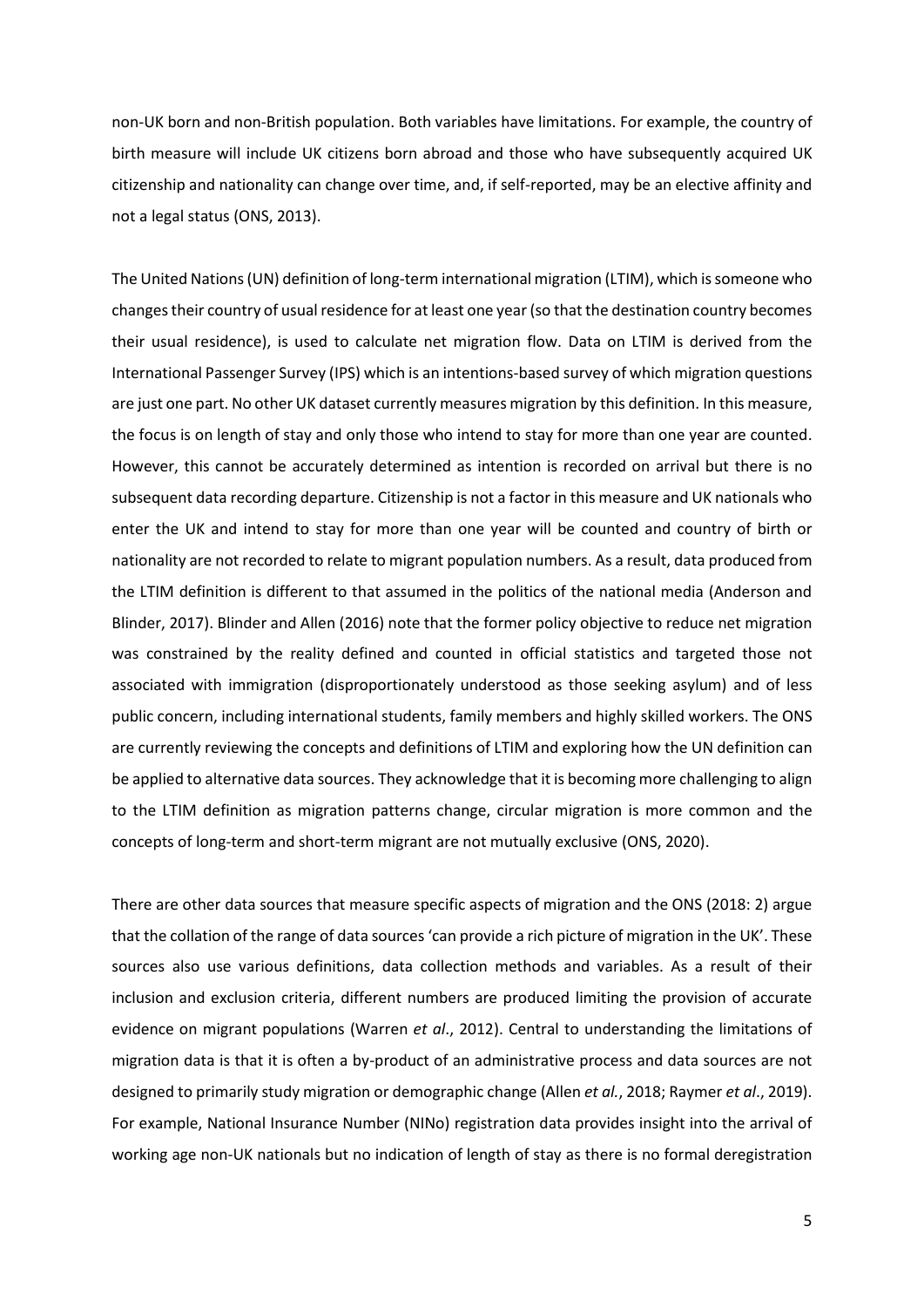process; the reporting of 'migrant GP registrations' includes returning UK-born and UK national registrants and only records initial registration and not subsequent movement; births to non-UK born parents will include parents who are not recent migrants. There are also administrative data sources that report on specific populations such as international students in Higher Education Institutes and dispersed asylum seekers.

The three main definitions used in migration statistics - country of birth, nationality and LTIM - are not equivalent, they are not interchangeable and they do not align with the conceptualisation of a migrant as a person subject to immigration control or defined by legal status (Anderson and Blinder, 2017). The examples clearly demonstrate how the definition applied will affect migration data and analysis and how multiple definitions pose a problem for consistency in political and public debate on the number and impact of migrants (Anderson and Blinder, 2017). The lack of reliable data has implications for being able to challenge dominant problematic policy, media and public discourses, and for the Othering of migrant populations (Lowdnes and Madziva, 2016; Wallace, 2018).

Accessing data at a local level contributes another dimension to an already problematic picture. Boden and Rees (2010) point out that methods available to estimate subnational level and the systems of measurement and data capture are inadequate and inconsistent. The lack of local level data means there is little robust evidence on local impacts, spatial and geographical variation, with survey sources (like the APS and IPS) of limited use for local level analysis due to sample sizes being too small for the variable estimates (Boden and Rees, 2010; Fingleton *et al*., 2019). This paucity of reliable local information may also affect the ability of services to be responsive to international migrants (Warren *et al*., 2012).

#### *Categorisation, citizenship and exclusion*

Categorisation is a commonly used statistical data practice to divide the population into distinct groups (Aspinall, 2009; Cakici *et al*., 2019). Data aggregated into high level categories or 'macro-group classifications' (Mateos *et al*., 2009, 1447) is of limited use for social and economic analysis, particularly at the local level, when trying to understand diversity and variation and identify smaller or newer groups in the population (Casey, 2016; Parameshwaran and Engzell, 2015). Increased population diversity, demographic change and identity politics create new methodological challenges for data categorisation, representation, measurement, analysis and aggregation as self-identity becomes more multidimensional and granular (Aspinall, 2009; Mateos *et al*., 2009). Current migration classificatory systems homogenise, oversimplify and differentiate the legitimacy of people's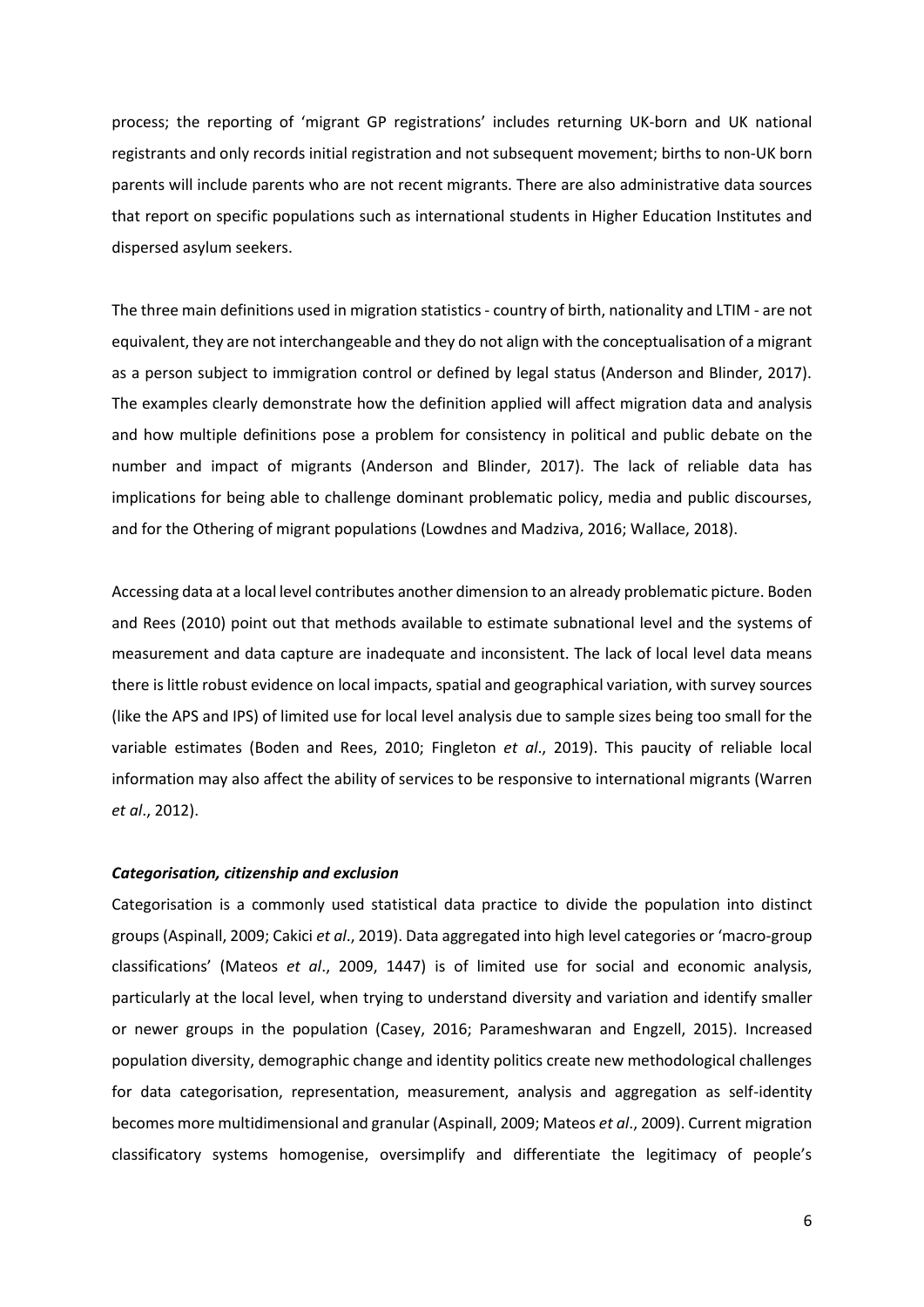experiences and imply that individuals can only occupy one category, but as Crawley and Skleparis (2018) observe, people may change, or reside in-between, categories due to shifting economic, social and political realities. The heterogeneity of migration reasons and mechanisms for entry pose a challenge for statistical data collection, categorisation and estimation (Raymer *et al*., 2019). Arguably, the existing methods and categories cannot measure or account for the dynamic, complex and mixed nature of mobility and migration flows, the overlapping drivers and multiple motivations, and social realities and complex experiences should not be reduced in this way (Baldwin-Edwards *et al*., 2019; Crawley and Skleparis, 2018).

There is significant concern around the political purpose served by the conceptualisation, construction and operationalisation of migration categories. Jones (2017) argues that historically the concept of citizenship has been used as a mechanism to create and govern insiders and outsiders through placebased categories of belonging. This is apparent in the construction and use of binary opposing, homogenous, categories in immigration discourses, such as 'migrant' and 'non-migrant', and in media discourses of 'foreigner' and 'native' (Guentner *et al*., 2016; Lowdnes and Madziva, 2016; Morrison, 2019). Categories are not politically neutral or fixed, they reflect political discourses, are central to governing and controlling movement, restrict access to resources and territory, legitimize exclusionary citizenship laws and emphasise the instability of citizenship (Allen *et al*., 2018; Anderson, 2017; Crawley and Skleparis, 2018; Gorodzeisky and Leykin, 2020; Jones, 2017). Statistical categories, in this sense, are a form of political intervention and social control, shaping and normalizing social inequality and exclusion and creating social hierarchies (Gorodziesky and Leykin, 2019; Lowdnes and Madziva, 2016). This creation of exclusionary bordering, it is argued, has rationalised popular public anxiety and negative perceptions of migrants, raised public awareness of borders, reduced social solidarity and affected people's rights (Guentner *et al*., 2016; Lukes *et al*., 2018). This is further applied to political distinctions between categories of migrant where 'refugee' is portrayed as a more deserving category than 'migrant', even those moving because of poverty and environmental change (Jones, 2017), creating a hierarchical system of rights in migrant regimes (Crawley and Skleparis, 2018; Vickers *et al.*, 2019). However, the process of category construction, the nature of the categories, or global border regimes are rarely problematized politically, instead the individual is emphasised (Crawley and Skleparis, 2018; Jones, 2017).

Others argue that categorisation or types of 'migrant' should be used, exactly because of the complex and multifaceted nature of international migration, in order to better understand diversity within migrant populations; reasons for migration; the differing lengths of time people migrate for and the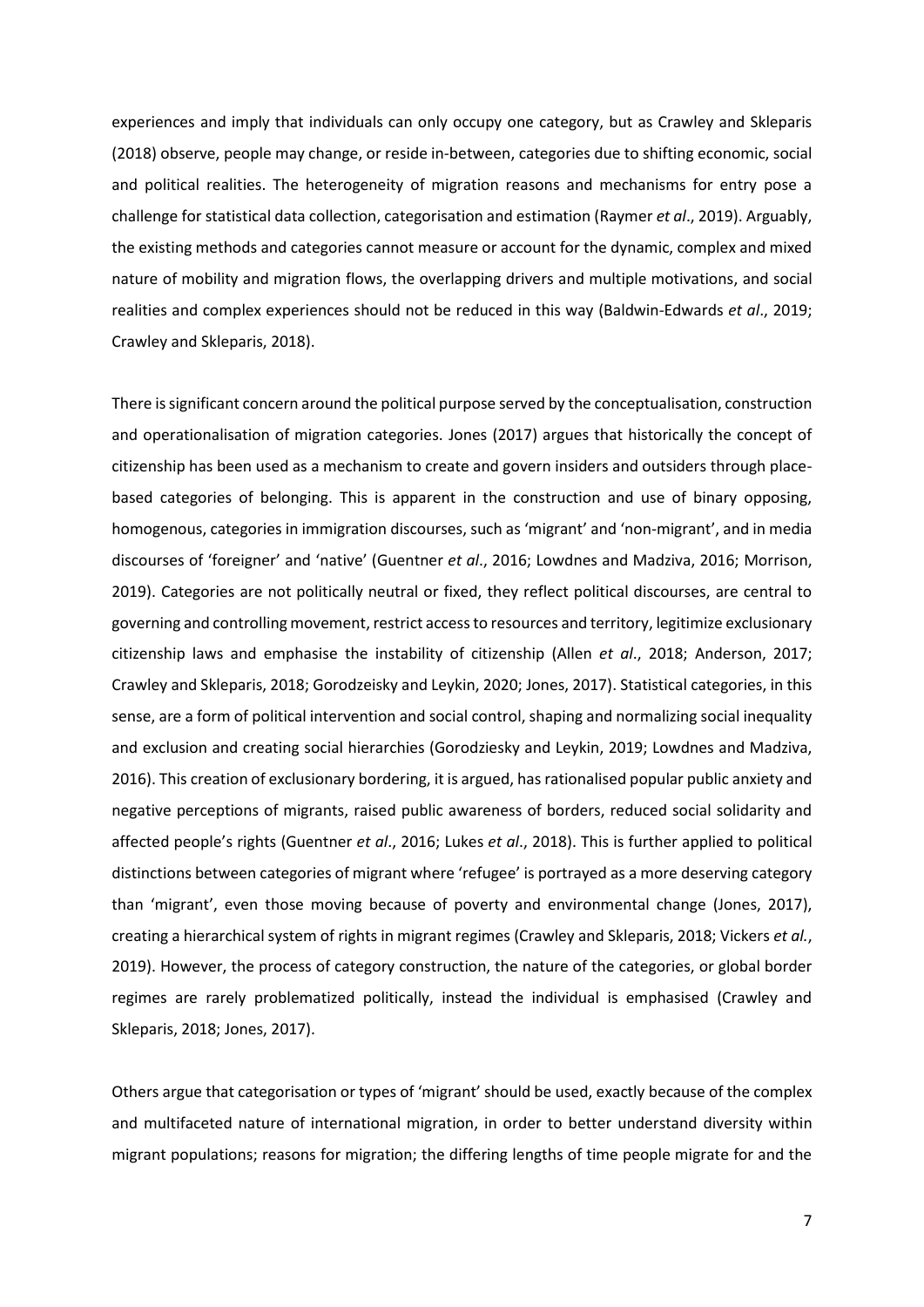impact of this on interactions with society and public services (Allen *et al*., 2018; ONS, 2019a; Poppleton *et al*., 2013; Rose *et al*., 2011). Indeed, it is the more specific contours of the migration experience which may be valuable within a local context. Migration statistics used to formulate immigration policies rarely distinguish reasons for migration and the legal channels people move through. Allen *et al.* (2018) assert that policy-making, informed by relevant and systematic quantitative evidence, can only progress if specific data considering different migration routes and motivations is produced reflecting the complexities of migration systems and processes. However, they acknowledge that, as with any statistical exercise, categories will still be crude generalisations, flattening the complex motives that shape migration decisions, which needs consideration in analysis and interpretation of results.

Accordingly, we are mindful of the politics of immigration research and our role in knowledge production and that utilising existing categories legitimates the logic of their use and perpetuates binary distinctions and exclusions therein (Crawley and Skleparis, 2018). It is therefore essential to adopt a critical approach on the constructed nature of categories (Parameshwaran and Engzell, 2015) and reflect on the limitations and implications of official classifications in terms of the boundaries they create. There is a danger of conflating policy and analytical categories and for the former to shape academic research which then plays a role in concealing the dynamic processes of migration (Crawley and Skleparis, 2018). In this way, research is part of the circulation of categories and researchers themselves can end up identifying migrants as a problem (Anderson, 2017).

The importance of definitions and categories in providing evidence has been clearly demonstrated: statistics vary depending on the operationalisation of data, the concept/definition being measured and analysed, and the variables used (Finney and Simpson, 2009; Parameshwaran and Engzell, 2015; Wallace, 2018). The consequences of this from a local or national stakeholder perspective are farreaching and self-evident. The allocation of resources is determined by the perceived size or scale of an issue therefore access to accurate numbers has clear implications in the provision of services for migrant groups. In the remainder of this paper, we address the issue of definitions, categories and data collection in the context of a local authority commissioned research project in the North East of England. In so doing, we consider how working with existing definitions, alongside specific methods of data collection can distort the evidence on migration at the local level, which may in turn impede the effective delivery of service provision services in regard to migration and settlement.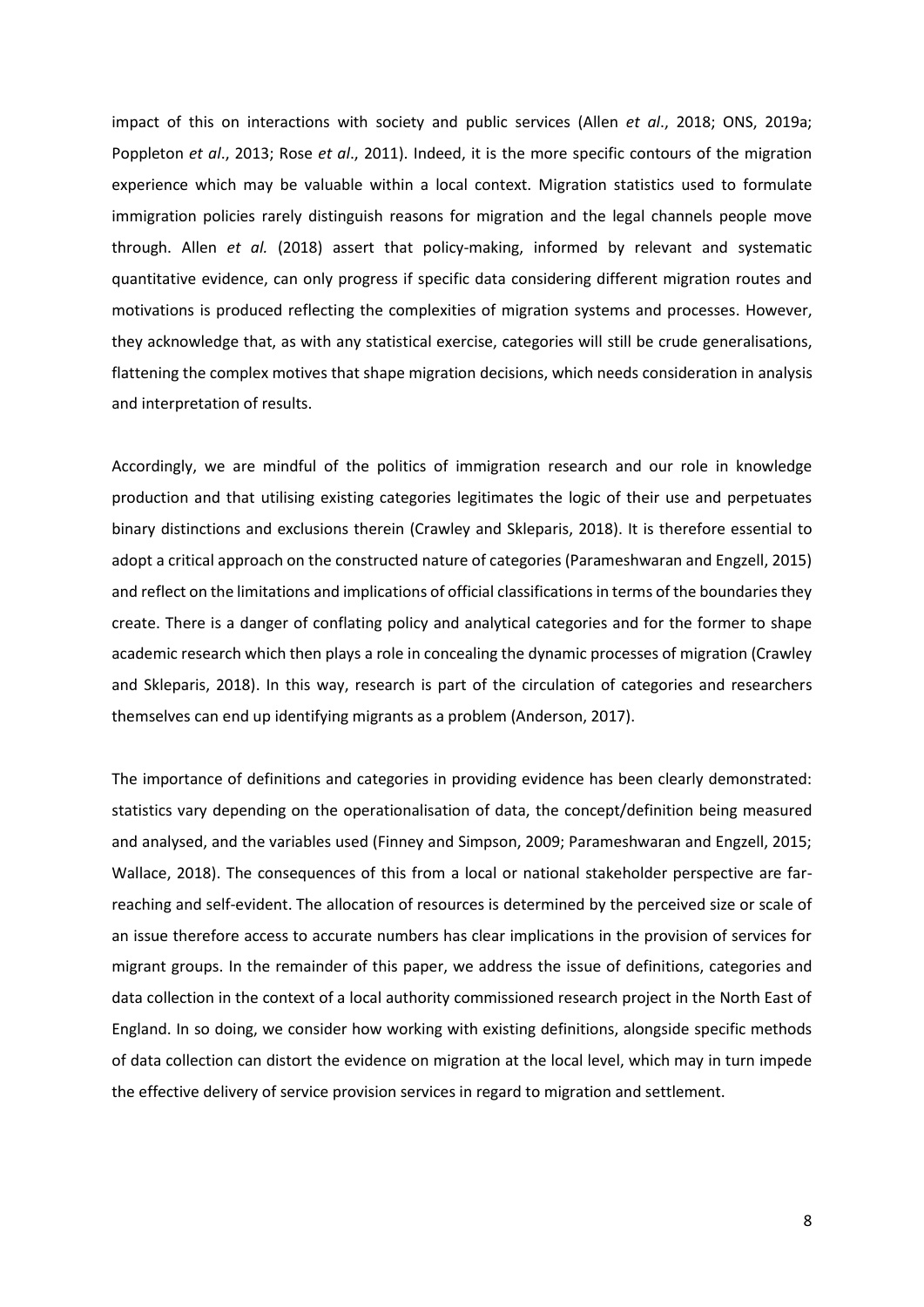#### **Methodology**

The data underpinning this discussion comes from a Controlling Migration Fund (CMF) study commissioned by a local authority in the North East of England. The CMF was set up by central government in recognition that local authorities require more accurate evidence bases on recent migration to respond more effectively to local need and new communities (Department for Communities and Local Government and Home Office, 2016), and the project was envisaged as feeding into decision-making, planning, commissioning and the delivery of appropriate services at the local level. The research team was asked to investigate the impact of migration on the settled communities in the locale in question (anonymised to protect all participants). A number of objectives formed the basis of the study, including mapping recent demographic change, considering the impact of recent migration on community cohesion, investigating the impact of migration on local services, as well as identifying a number of issues related to crime. A key aim of the project was to generate an evidential baseline at ward level focusing on areas where issues and increased pressures had been identified. The project stakeholders included the local authority, the regional police force and the Police & Crime Commissioner's Office, local Public Health England representatives, and the Regional Migration Partnership. The project ran from late 2017 until early 2019.

In order to achieve the objectives, the project adopted a multi-method approach, combining collation of statistical secondary data, followed by semi-structured interviews with a number of key stakeholders, focus groups and ward level observation. A mixed approach to data collection was a good fit with the project as the statistical picture was complemented by an in-depth qualitative exploration of themes around migration, community cohesion and tensions, and impact on local services (see Thomas *et al*., 2018 for a similar approach). Existing statistical datasets were divided into 'public' and 'private', with a baseline of publicly available data presented as phase one, including the presentation of some data sources through Geographic Information Software to visualise the concentration of migration within the local authority area. This proved to be a useful exercise as it raised questions and identified gaps. Secondly, private datasets held by the local authority, local service providers, the Home Office and others were mapped, requested and analysed to fill in the public data gaps and develop an understanding of the opportunities of using local data. The benefit of working closely with local level partners was that statistics could be explored further in local contexts.

This formed the basis for the third and final, qualitative phase of the project. The gaps and questions generated by the statistical analysis informed a qualitative strand that included semi-structured interviews and focus groups with local stakeholders, public sector employees, third-sector workers,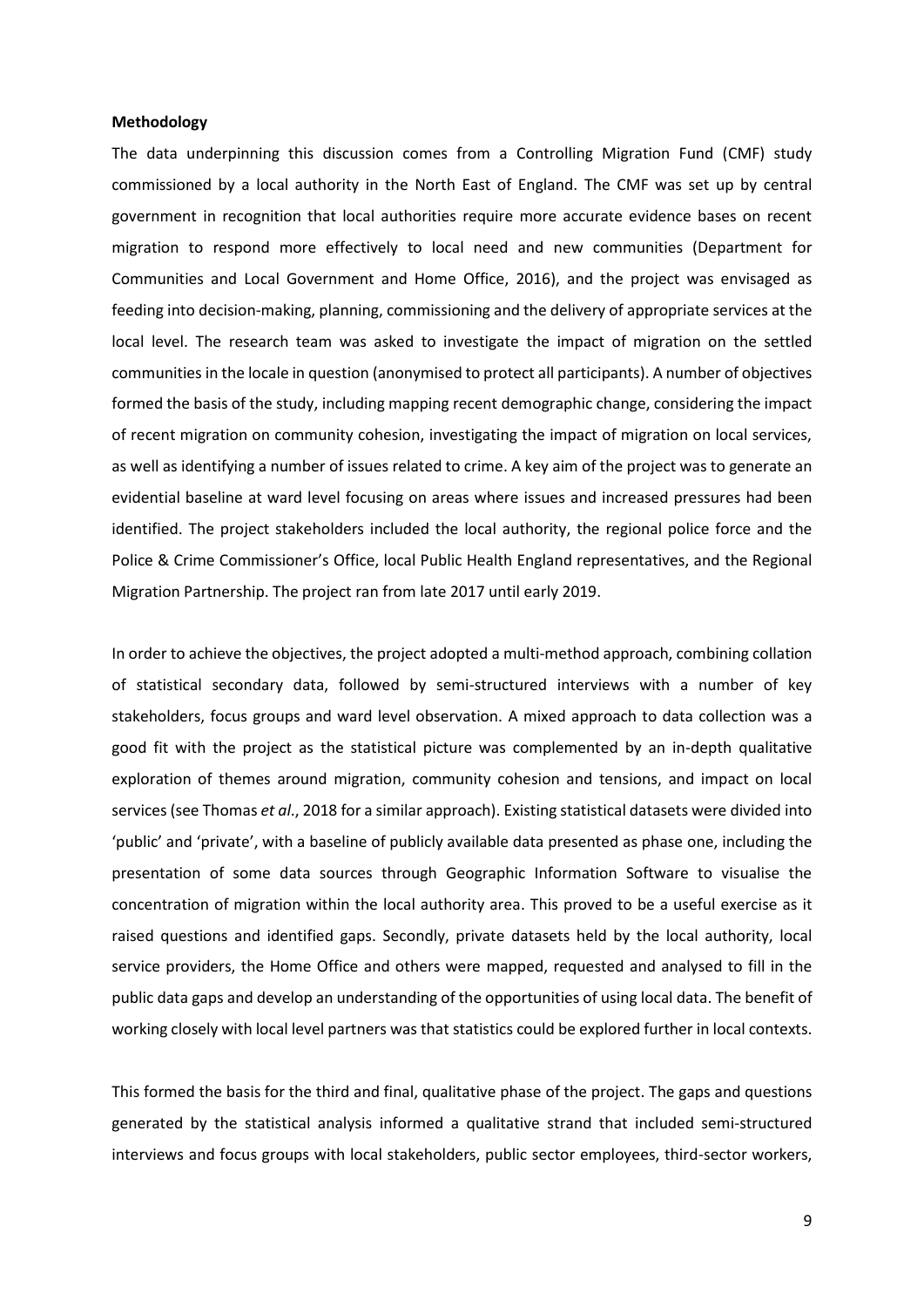representatives from Black, Asian and Minority Ethnic (BAME) and refugee support groups, community residents and others, as well as addressing the objectives that the statistical data was unable to answer. In total, the project team conducted interviews or focus groups with 62 participants and attended almost 100 meetings with professionals from a range of public and voluntary services. Finally, two sample wards were identified from the public data analysis on the basis of the concentration of migrant populations within these areas. Ward observations, informal discussions and interviews with residents and business owners, and attendance at community meetings provided insight into the local level experience of migration and to explore any impact or tension.

The project generated a significant number of findings and was able to report on all of its objectives. Findings included an increased impact on *some* public services, such as education and GP practices, but not others. This was related to spatial concentration of migrants in areas already identified as locales of multiple deprivation (MHCLG, 2019) which proved problematic and increased tension in those areas, although positives to migration were noted by local services and community members. The economic impact of migration, for both the local authority in terms of council tax returns and the wider economy was identified positively. Finally, mental health issues were significant for asylum seeker and refugee communities, particularly as a gap in provision was deemed to be problematic for these groups. However, the findings of the study link to the challenges of data collection and, particularly, the various ways in which migration was defined, the reliance on proxy measures and the lack of robust local level data. The remainder of the paper will explore key issues related to the limitations of available data, the way in which data is recorded and the challenges posed by definitional difference.

#### **Findings**

This section identifies themes which were apparent in a local context and allowed critical reflection on the research and literature noted above. The definition, categorisation and measurement of migration were complex at the local level; the following discussion utilizes our experience and data to demonstrate that challenge. Finally, the methodological difficulties associated with definitions, standardization and data utility are further exacerbated by issues around data access from external partners.

#### *Definitions and measures in a local context*

One of the first challenges encountered in the project was agreeing a definition of international migration and 'migrant' with the LA. The funding guidance referred to 'recent immigration' but did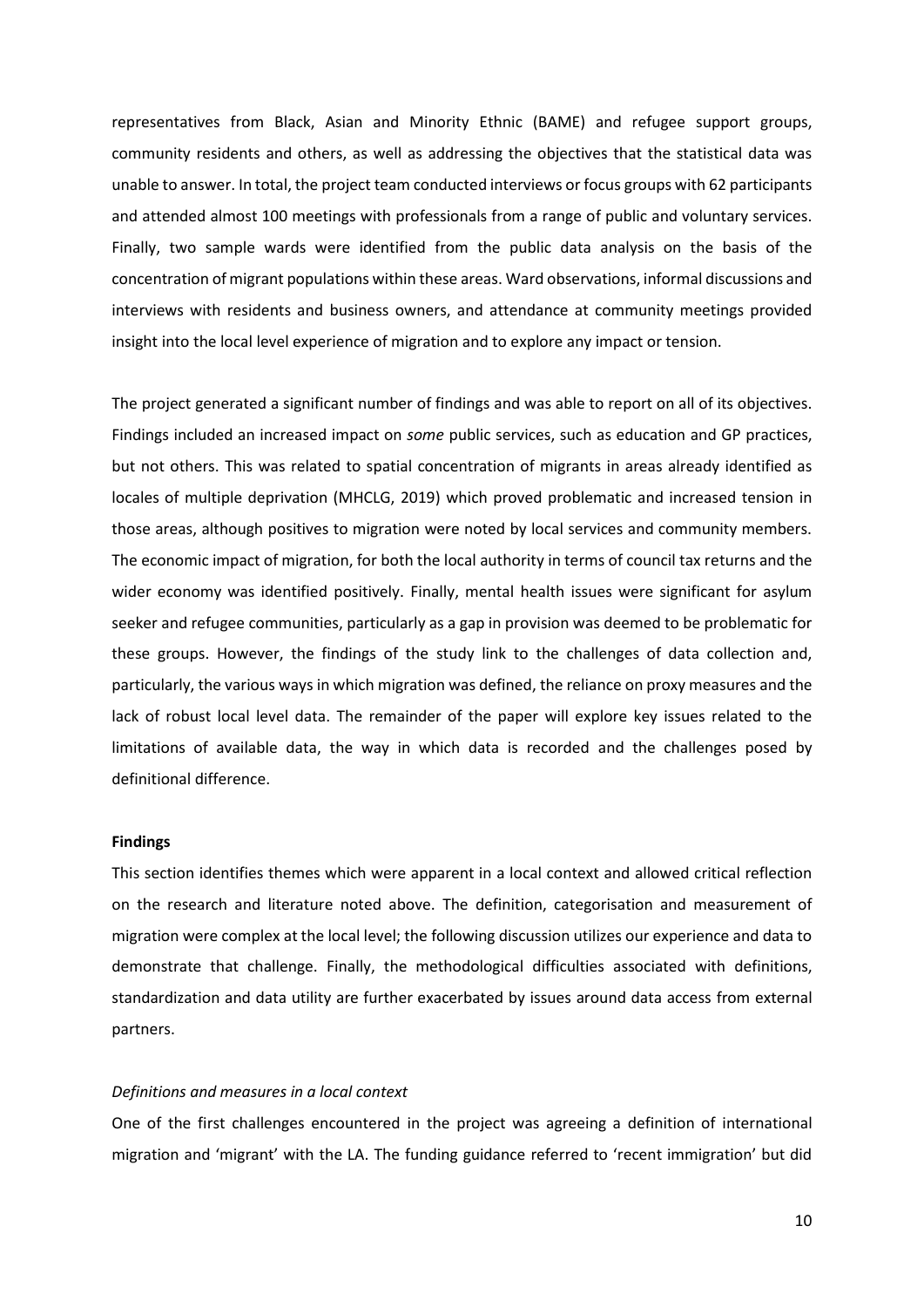not provide a definition of 'migrant'. We articulated the differences in 'migrant' definitions used in available data sources and the implications of the differences on the figures reported. It was agreed to establish a baseline from 2011 Census data, from which to understand recent changes, reporting on the commonly used variables and measures. In using public statistical datasets to report local level data we were careful to ensure that different definitions, methodologies, population coverage and time periods of the data were clearly set out considering the issues discussed in the literature above. As such, it was not possible to provide an accurate statistical picture but rather the collation of data, including estimates and specific measures of migration, accompanied with an array of data caveats and considerations.

In the mapping of relevant local data sources from, among others, departments within the local authority (including education services, child and adult social care and democratic services), NHS organisations, the local Higher Education Institution, the police and the voluntary and community sector (VCS) it became clear that local understanding of definitions of international migrant varied. Some professionals referred only to asylum seekers and refugees, others focused on Eastern European economic migrants, and community-based providers referred to new and emerging communities. Others directed us to data sources that recorded ethnicity. We found that ethnicity data in local sources was the most complete but that it was of limited use as a measure of recent international migration (Rose *et al*., 2011). In accessing local sources we had to use the data that was available and the variable that was most relevant, for example Electoral Register by nationality (although this source had partial coverage as not all non-UK residents are eligible to register and whilst the form asked for nationality of all households, including those not eligible, this information was not systematically recorded).

In education, the term International New Arrivals (INAs) was used by those providing support to this population. However, the LA did not record INAs as part of their admissions process and the main variable they used to identify international migration in education was the proxy measure of English as an Additional Language (EAL) pupils, collected for the School Census. Recent ONS (2019b) analysis identified the EAL measure as the closest indicator of international migration for education. However, Strand and Hessell (2018) question its usefulness: EAL categorizes pupils as a homogenous group and provides no indication of English proficiency or the support requirements of those with little English. Educational professionals in our study viewed EAL as an inadequate measure for international migration. They identified that many pupils from settled migrant communities are counted in this definition and that they are markedly different in terms of support needs and resources to those who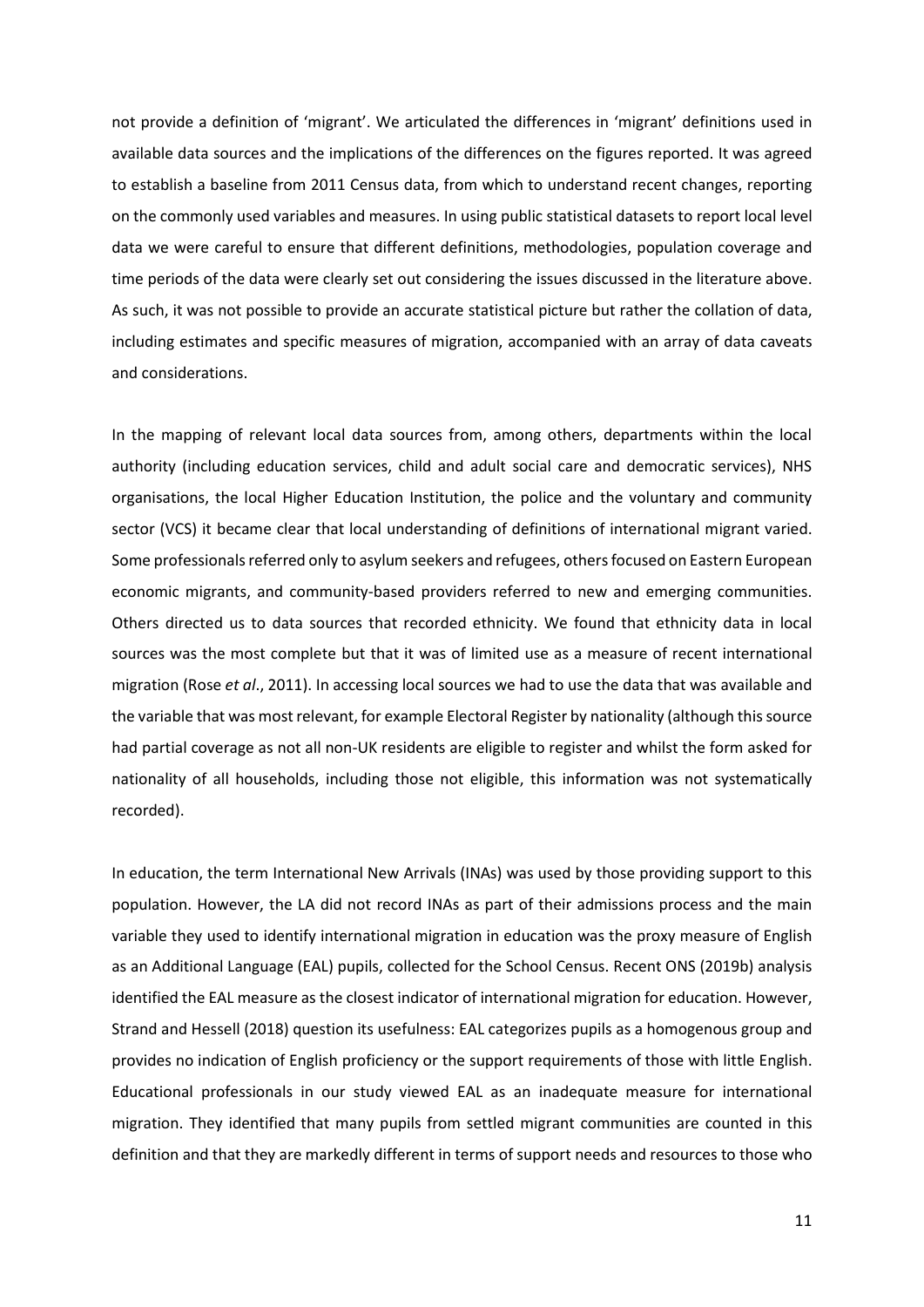are INAs. Proficiency in English is identified as a more useful measure (ONS, 2019b; Strand and Hessell, 2018) and questions about this were added to the School Census in 2016/17 but only for two collections. This data provided additional context to EAL pupil data in order to effectively target resources, allocate support as well as background to attainment data and its removal was seen as detrimental locally. As one education professional pointed out the EAL definition does not account for differentiation in starting points in the education system whereas the proficiency in English data provided evidence to direct resources:

*"I think for the new and emerging community for schools, I think what they found quite tricky and challenging as I said to you, was how different the starting point was from the EAL students that they had previously had into schools. What we found useful with the proficiency in English codes was being able to use that as part of the evidence base to be able to say, 'look this school needs a lot more support over this school', because yes, that school's 67% EAL and this school might only be 50% EAL but they are 90% Code A, new to English, and they're all D and Es. So, this is where our input, our focus and our time really needs to go into."* (Education Professional, Interview)

Overall, it was challenging to accurately present available information when measures of international migration are collected differently (when they are collected) by national and local organisations including methods, timescales, data items, categorisations and definitions. Establishing which sources were the most useful, given the variety and non-uniformity of the data, was important because the results depended upon the variable used (Mateos *et al*., 2009; Parameshwaran and Engzell, 2015; Wallace, 2018). It was apparent that local senior stakeholders expected statistical data and quantitative evidence and had limited interest in other ways of providing understanding. The ability to deliver this was hampered by availability, inconsistency and quality of public and private data and uncertainty in the conceptualization of 'migrants' in datasets.

#### *Lack of routine local data collection on migrant variables*

From engagement with the LA and partner agencies we established that, in the main, local data sources did not consistently record the migrant variables used in public data in their administrative data collections. In some cases, recording systems were capable of capturing country of birth, nationality and main language but these data fields were not mandatory. For example, the local Acute and Mental Health Trusts provided datasets with high levels of incomplete data for the above fields. In the qualitative research, secondary health care professionals noted that country of birth may be recorded in paper records if relevant to medical treatment but this would not be uploaded to an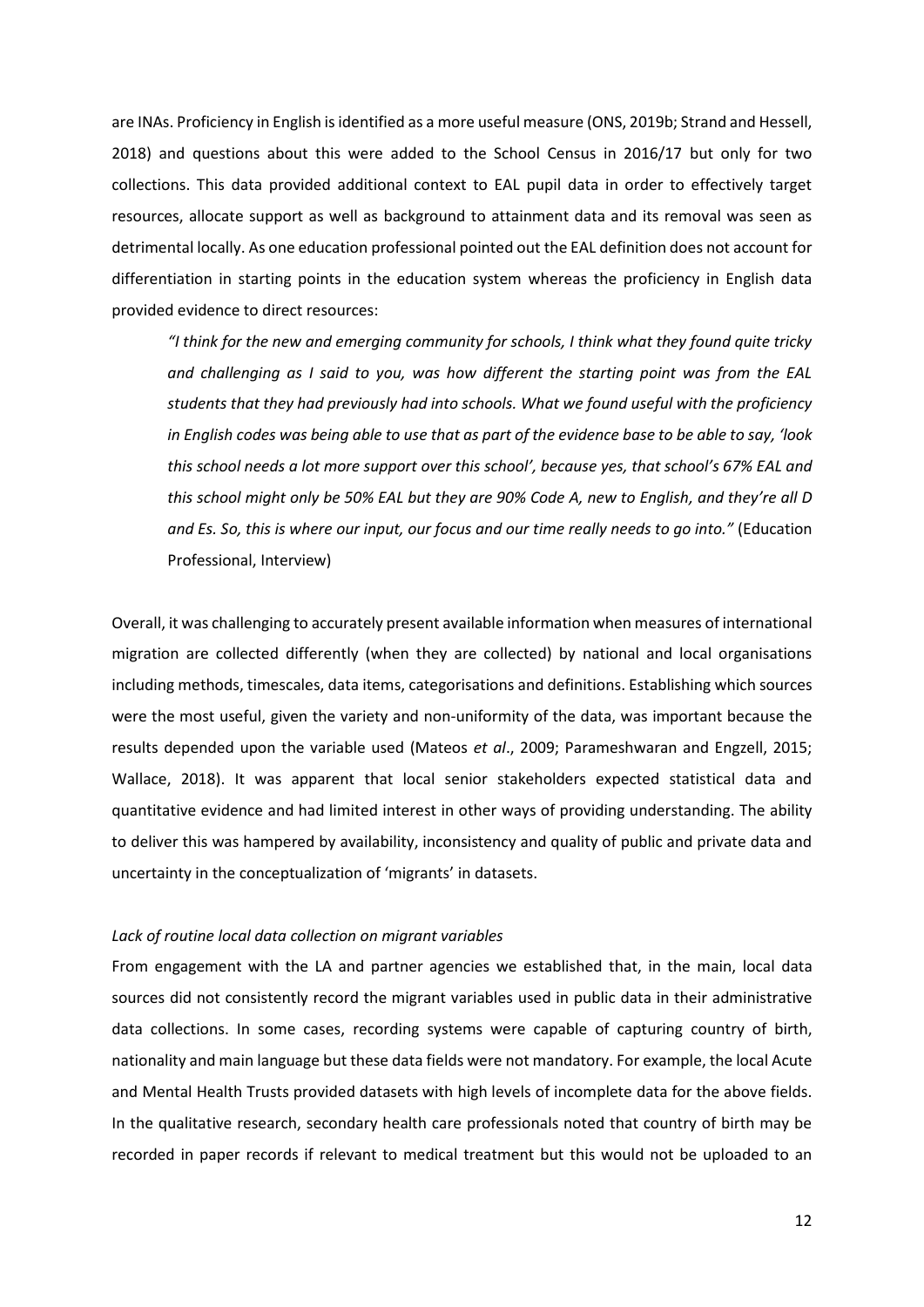electronic system. Social care practitioners stated that information such as main language may be recorded in case notes if it directly affected client work and support, for example if an interpreter was required. This was a major limitation in being able to further understanding through local data sources, as proposed, and informed final report recommendations around the need for systematic and consistent data recording of such variables if the LA and partners wanted to be able to use local data for this purpose.

Alongside proficiency in English questions, the Department for Education introduced questions on pupil country of birth and nationality to the School Census in 2016/17 to considerable opposition and suspicion about their rationale. The requirement for these variables was removed after two collections. The data was not reported publicly in a way that allowed local analysis but the LA and schools were collecting these variables consistently for this purpose which provided the potential for local use. Whilst individual schools may still collect this data the channel for sharing this information with the LA has been removed and the only variable consistently reported is EAL pupils.

Unsurprisingly, local service providers working specifically with migrant groups collected demographic data about their service users. For example, a GP practice commissioned specifically to support dispersed asylum seekers provided snapshot data of patient characteristics. An education support team working specifically with INAs and EAL children, was identified as the best source of data on inward school-age migration and had detailed data collection processes and reporting in place. This data was used to assist in the management and planning of school places and to ensure appropriate support was in place for pupils and their families. Whilst these are useful sources they are restricted to those accessing services (Harper and Mayhew, 2012), and dependent upon local circumstances which further reinforces the point about inconsistent and haphazard local data collection.

#### *Understanding local level spatial distribution*

One of the main challenges we faced was being able to understand the spatial distribution of recent international migration from the sources of available statistical data. Analysis of 2011 Census data at Lower Layer Super Output Area (LLSOA) on year of UK arrival for the non-UK born and non-UK national population enabled us to spatially map the location of migrant communities. It showed that international migration became more concentrated over time in central areas and that the majority of international migrants had arrived since 2001, in line with impact on centrally located GP practices and schools. This spatial concentration was linked to available and cheap housing stock in areas of high deprivation and existing networks of migrants, as found by others (Vickers *et al*., 2019, Sue *et al*.,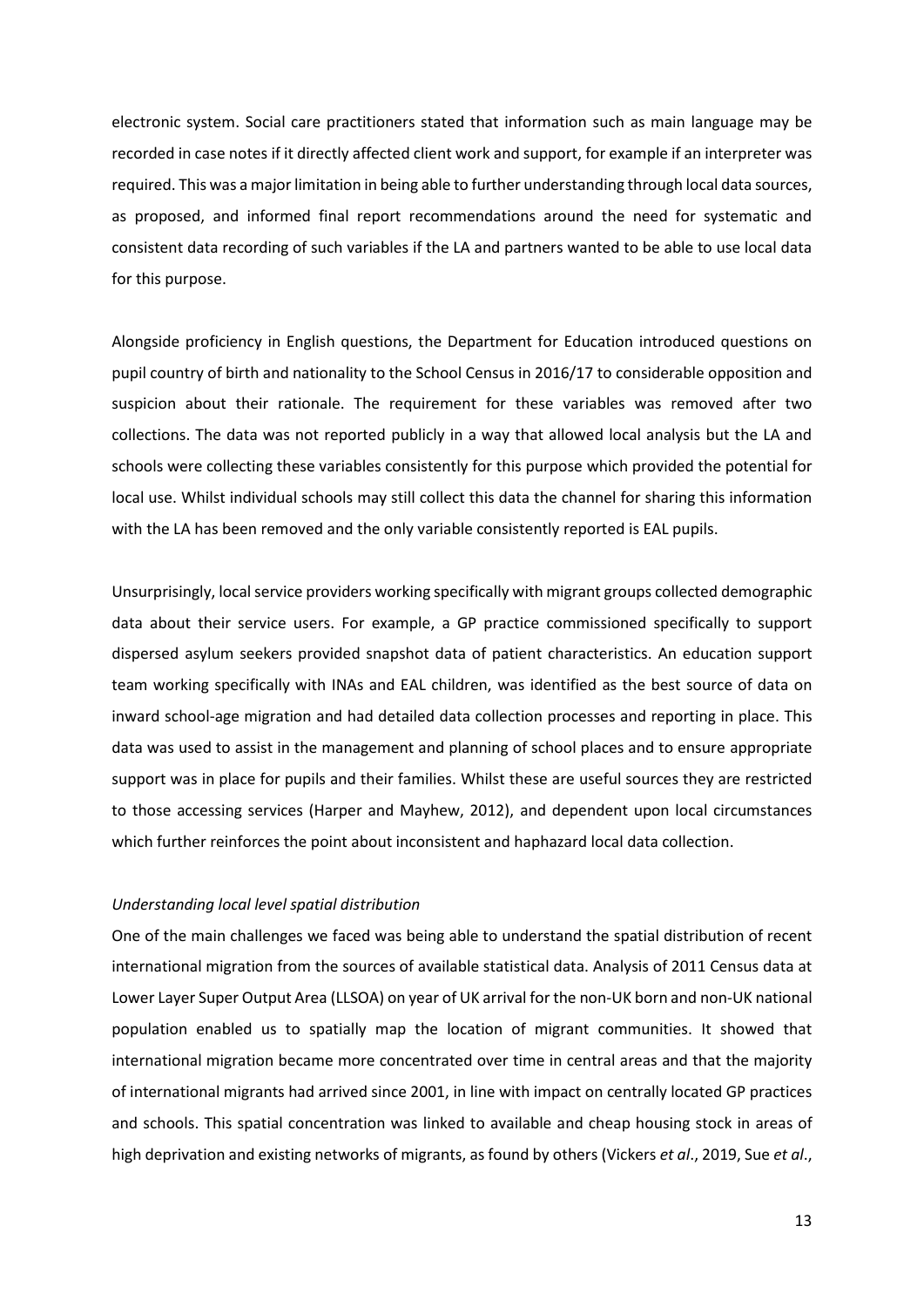2019, also Park and Burgess, 2019 [1925]). However, service providers regarded the 2011 Census as an outdated source. They asserted that the international migrant population had increased and the demographics had changed in some areas of the town since the last Census which made the 2011 data an unreliable foundation (Boden and Rees, 2010; Casey, 2016) for commissioning, service delivery and community cohesion work in relation to international new arrivals and recent population change.

Beyond 2011 Census data, statistical data at LA level, and below, is limited for local use in both public and private data sources. Annual estimates of non-UK born and non-UK nationals are only provided to LA level and the reliability of the data is reduced due to the sample survey methodology (Boden and Rees, 2010; Fingleton *et al*., 2019). The uncertainty in the estimates is more pronounced at individual country level which, for the LA in question, proved to be of little use. When attempting to commission services and predict demand, this level of uncertainty is problematic, particularly in areas with relatively small populations. The number of migrant GP registrations at LA level, used by ONS as an indication of recent international in-migration to an area, proved to be of limited use locally. It did not indicate the spatial distribution or clustering of registrations or service impact, frequency of GP use, any language issues requiring support or resource or level and complexity of care. We were unable to secure access to GP registration data at practice level but through the qualitative research we found that some increased pressures related to recent international migration were confined to individual practices in specific central locales.

Importantly, LA level data conceals concentration and differences at ward level. Exploring data at ward level for dispersed asylum seekers and school level for EAL pupils (as the only available proxy measure) demonstrated the limitations of LA aggregate level data and the concealment of the lower level spatial disparity. The demand placed upon particular schools was explored qualitatively to understand resource implications and impacts that only certain schools were experiencing:

*"And, that's another problem that we've found. A lot of our families that have come to [town name] want to be at the school that is like, straight opposite their house. Because most of the schools that are really central in [town name] are full, we get children coming quite a distance and they don't want to be at that school."* (Educational Professional, interview)

The collation of some data sources did provide an indication of the spatial distribution of international migration. For example, we analysed Electoral Register data by nationality, asylum seeker dispersal data and education support service INA data at ward level alongside the NINo data at Middle Layer Super Output Area (MSOA) level and 'best fit' to wards. These sources all indicated the patterns of location and concentration on international migration had continued in the central areas of the town.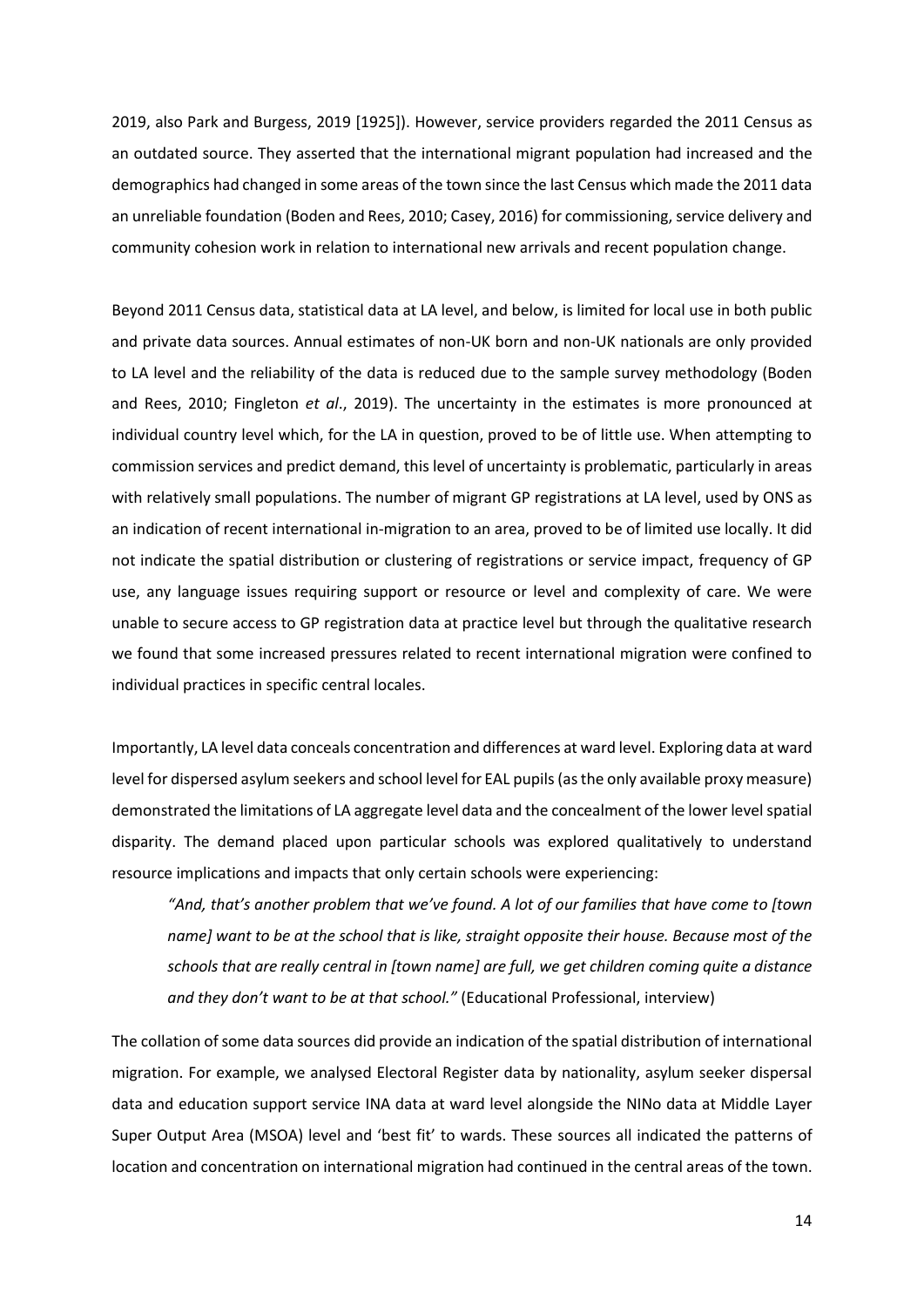However, in general, localized pressures identified by professionals were difficult to quantify and evidence because of the lack of, and access to, statistical data. The limitations in being able to confidently report on location from the statistical data is a significant gap when aiming to understand patterns, concentration and characteristics of migration for a local area.

#### *Evidencing the dynamic nature of migration*

Evidencing transience, mobility and circular migration regarding recent international arrivals and population change, through statistical data, was another objective that was difficult to evidence as most public data is reported annually, with a time lag. Furthermore, administrative data sources rely on registration but do not record deregistration. ONS (2019) found that EU nationals register quicker for a NINo than non-EU nationals and a time lag in GP registrations for international migrants. It is not helpful to speculate on the reasons for time lags but the statistical data fails to provide adequate answers.

Occupancy turnover, related to available housing stock and unscrupulous landlords, concentrated in two wards of the town, had an effect on schools as transient migrants placed their children in schools but removed them in-year, before survey data collection could keep up. Education services were keen to evidence the 'churn' related to international migration to substantiate the impact of transience and in-year net migration on resources and effective planning. The lack of timely statistical data required to do this proved to be particularly frustrating for professionals tasked with ensuring adequate service provision. Some schools were able to report this but this was not consistent across the LA area. Whilst schools may be able to hastily allocate resources such as interpreters, iPads to access Google Translate, and appropriate teaching materials, the ability to plan effectively is limited; even if we can know existing numbers, it is impossible to reliably predict future mobility and arrivals(Anderson, 2017; Rolfe, 2019) yet authorities seek data that can be used in the planning of future service provision:

*"So when we're talking about the impact on school places and why there was a wait, it's because essentially we had 400 children new into the area that we hadn't accounted for before the start of the academic year."* (Education Professional, interview)

Given the complex nature of definitions, variables and proxy measures used to identify and categorise migrants, issues such as school places become points of critical concern for both the LA, schools and the local community. In this case, inability to predict or identify the scale of new arrivals and subsequent demand for services generated tensions and pressures within the LA and criticism from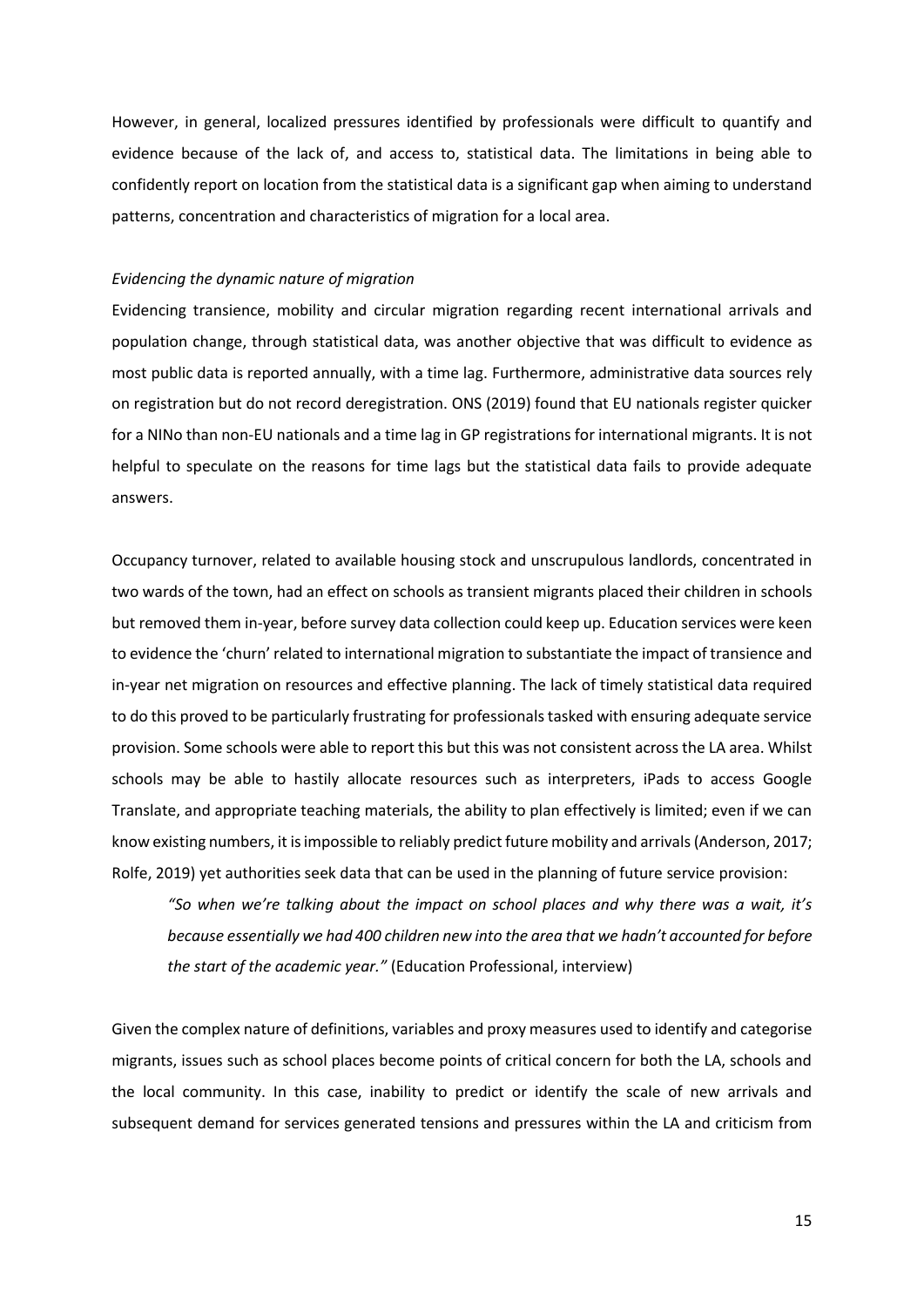the local community as school places became a source of political tension, particularly given the heightened sensitivity towards migration in the current political climate (Morrison, 2019).

#### *Data access and quality*

Despite being commissioned by the LA we encountered a range of obstacles to accessing locally held data. Agencies were concerned about compliance with data protection laws (in particular the newly introduced General Data Protection Regulation) and the avoidance of disclosure. This led to protracted negotiations in agreeing a Data Sharing Agreement and the provision of highly aggregated data, in formats that prevented further analysis which reduced the usefulness of what could be reported. At times, busy individuals or departments naturally prioritized their primary responsibilities rather than data requests from an external, albeit partner, agency. Additional requests or questions went unanswered or were rejected on the basis that individuals did not have the available resources to meet our requests. Faced with the pressure of budget cuts and efficiency savings, public sector organisations are limited in their capacity to liaise with other agencies and may be resistant to sharing information with external organisations (Brown and Calnan, 2015). We found that the schools that engaged with the project had good monitoring and reporting mechanisms in place to identify INA pupils, mobility and language proficiency but as the majority of schools are now academies access to data was difficult and a challenge for the LA too. Local data on dispersed asylum seekers was a priority for the LA and partners, in order to prepare for and provide support, but a request to the Home Office for data proved unsuccessful.

It was not only our project that faced challenges in accessing data. The VCS who, as a result of gaps in statutory provision, were providing greater care and support for migrant populations often did not have up-to-date information to plan for new arrivals and good information sharing arrangements were lacking. The following practitioner worked with newly arrived asylum seekers but received no data to be able to gauge the frequency of arrivals or determine the extent of their efficacy in supporting this community:

*"So you don't really know. I might know that we've met eight new people this week, but I don't know whether eight or 28 arrived in [town name] this week. So 'I don't know', is the answer. I know that we have a relatively wide reach because I know the numbers of people that we deal with, and when we do get data I can compare that with how many people are in [town name]"* (Voluntary and Community Sector Practitioner, interview)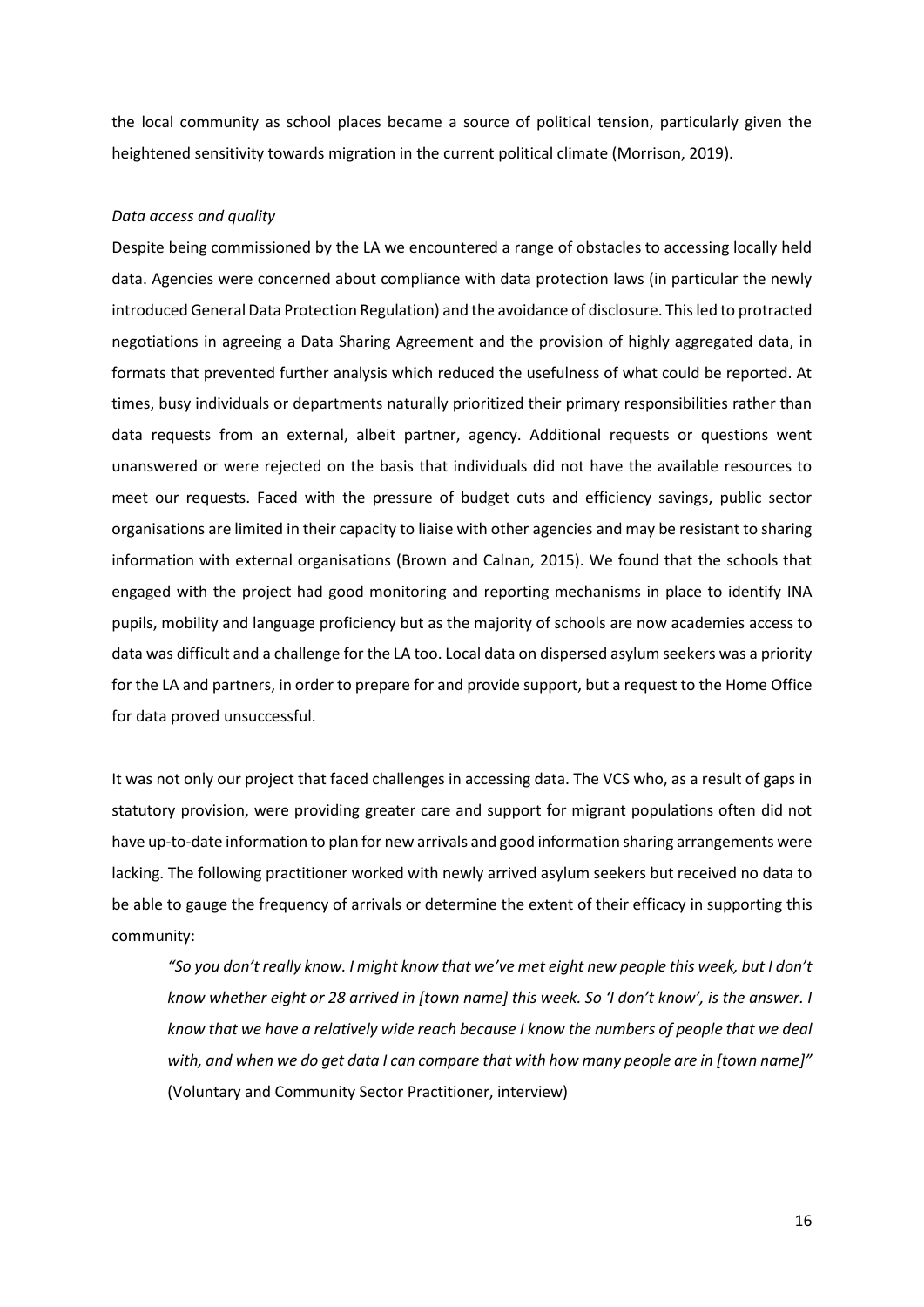As well as the issues with data availability and quality already outlined, other limitations included the 'overuse' of the 'other' category, for example 'other nationalities', in public and local data (often the largest category) (Parameshwaran and Engzell, 2015) and changes in the way organisations recorded data which meant that trend analysis was not possible, as was the case with police data. It is argued that population statistics are a long way from meeting the requirements to manage public services at the local level and LAs need more flexible information but that the barriers to producing better population data are often organisational and bureaucratic, not technical (Harper and Mayhew, 2012), with entrenched organisational cultures and working practices in regards to systems and methods of data collection.

#### **Implications of lack of data and evidence**

The demand for accuracy and timeliness of population data, in order to satisfy the need for 'population intelligence', exposes weaknesses and anomalies in data collection and sharing (Harper and Mayhew, 2012). The demand is political in nature, particularly as it relates to the efficiency and effectiveness of service provision but also to meet wider societal objectives such as reducing health inequalities, promoting social cohesion and protecting vulnerable populations (Harper and Mayhew, 2012). Implications associated with lack of coherent data and evidence have been highlighted but there are also ethical questions to consider in relation to future developments or proposals for data collection. Whilst identified as useful for local planning, should we be trying to count people? Is this a form of surveillance or immigration policing? Concerns about this were evident during our research.

Building understanding about international migration and its impact through a range of statistical data sources, with varying definitions, measurements and completion levels, is complex and challenging and is inadequate for capturing the reality of international migration and drawing conclusions. This raises questions about what is knowable for a local area and demonstrates a mixed picture in terms of utility and availability of local level data in relation to informing appropriate service decisions and provision. The LA sought conclusive evidence and figures and we stress that they, as well as other areas seeking definitive answers, must exercise caution as the picture is often incomplete and partial. We suggest that a multi-method approach that does not rely solely on statistical evidence is needed to understand demographic and population change and the impact of this on services and communities (Warren *et al.*, 2012). Local areas have distinct characteristics that provide the context in which to understand the impacts of migration. A range of factors interact at a local level including the composition of the population, history of migration, migrant characteristics, the rate of change of inward migration, levels of deprivation, housing composition and other local social, economic and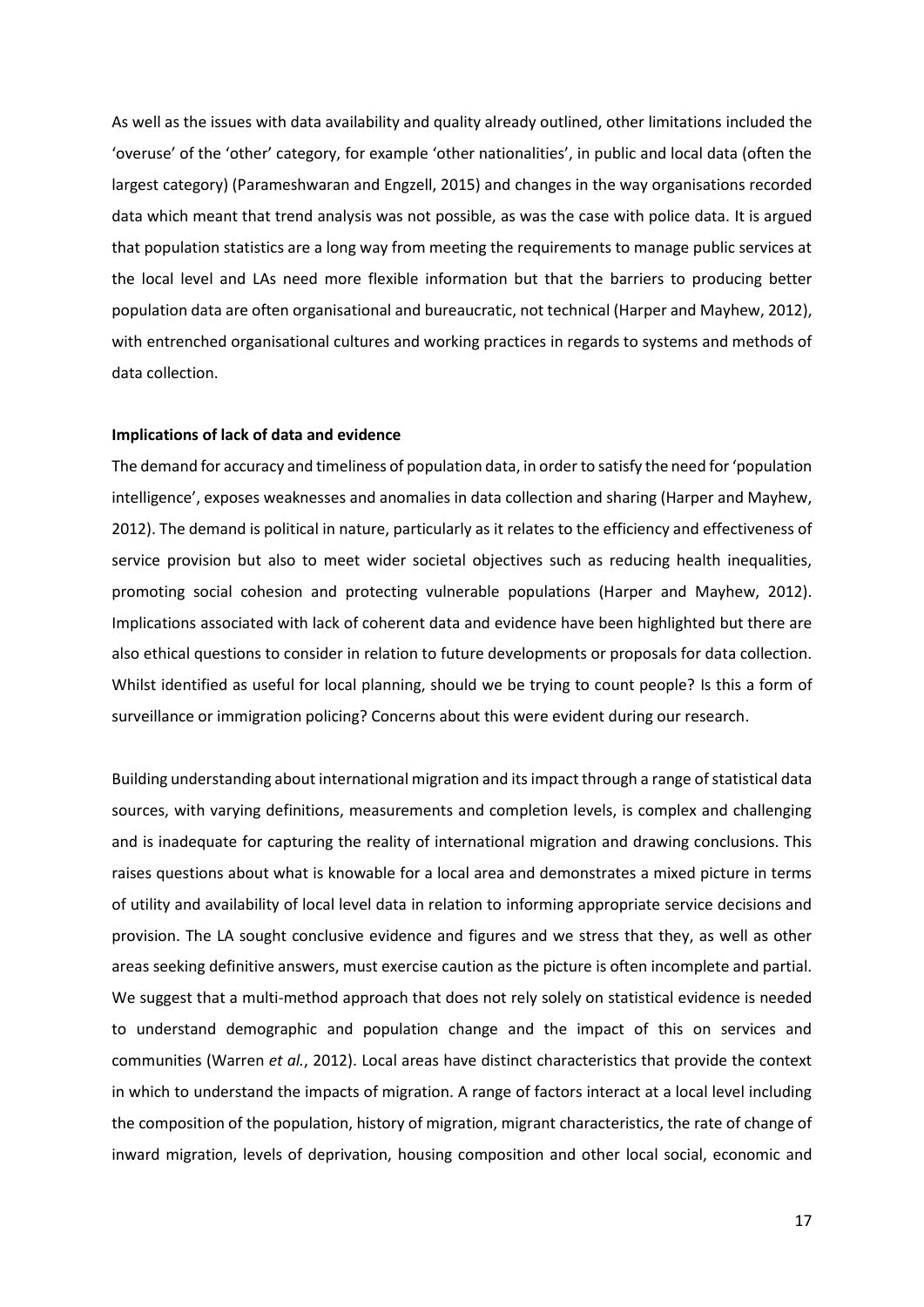political conditions (Poppleton *et al.*, 2013; Rose *et al*., 2011). Routine collection of migrant variables could further local understanding of how migration factors interact with other socio-demographic factors and be used to inform policy and practice (Jayaweera, 2011).

The use of administrative data, linked datasets and record linkage are advocated as methods to produce better quality, timely and cost effective data, at national and local levels (Allen *et al.,* 2018; Fingleton *et al.*, 2019; Harper and Mayhew, 2012). For example, it has been suggested that the School Census measurement of international migration could be improved through identification of pupils who have entered the school system from abroad, similar to 'migrant GP registrations' (Jivrai *et al.*, 2012), but this would not be without definitional and data quality issues. Furthermore, such proposals have considerable data protection and investment implications (Boden and Rees, 2010). We have demonstrated that better local sources of data are needed if local level service provision is to be improved or targeted in a systematic and cost-effective manner. This may not rely upon a single definition but the addition and consistent collection of relevant fields pertaining to international new arrivals, and appropriate to service delivery, in caseload and patient records in key administrative data systems. This would require a systematic and embedded approach to data collection and collation, including standardisation and agreement on definitions and methods, across partner agencies, systems not operating independently, and senior level commitment. Practitioners cannot currently use much of the local data because it is incomplete and some agencies argued that collecting migration-related data was not relevant to service delivery. Whilst this may be true in some senses, there are issues with this; healthcare professionals noted that data was only recorded if medically relevant but a service delivery implication related to interpreters was repeatedly highlighted. Recording relevant data could inform the allocation of resources, i.e. paid interpreters rather than NHS staff seeking support from colleagues with language skills.

The shortcomings and uncertainty in available statistical data is of critical importance to both central and local government who arguably over-rely on statistical evidence in the formulation of policy and practice related to immigration. It has implications for national and local discourses about international migration and potentially impacts upon those providing and accessing services in local communities. The improvement of migration statistics and analysis are a high priority for the ONS, in response to user demand for more detailed migration evidence, with linked government administrative data sources at the core of their long-term research plans for measuring population and migration (ONS, 2020). It is unclear currently how these developments will improve the data available at the local level, whether they will address the issues that we encountered and be able to satisfy the data requests, and requirements, of local agencies.

18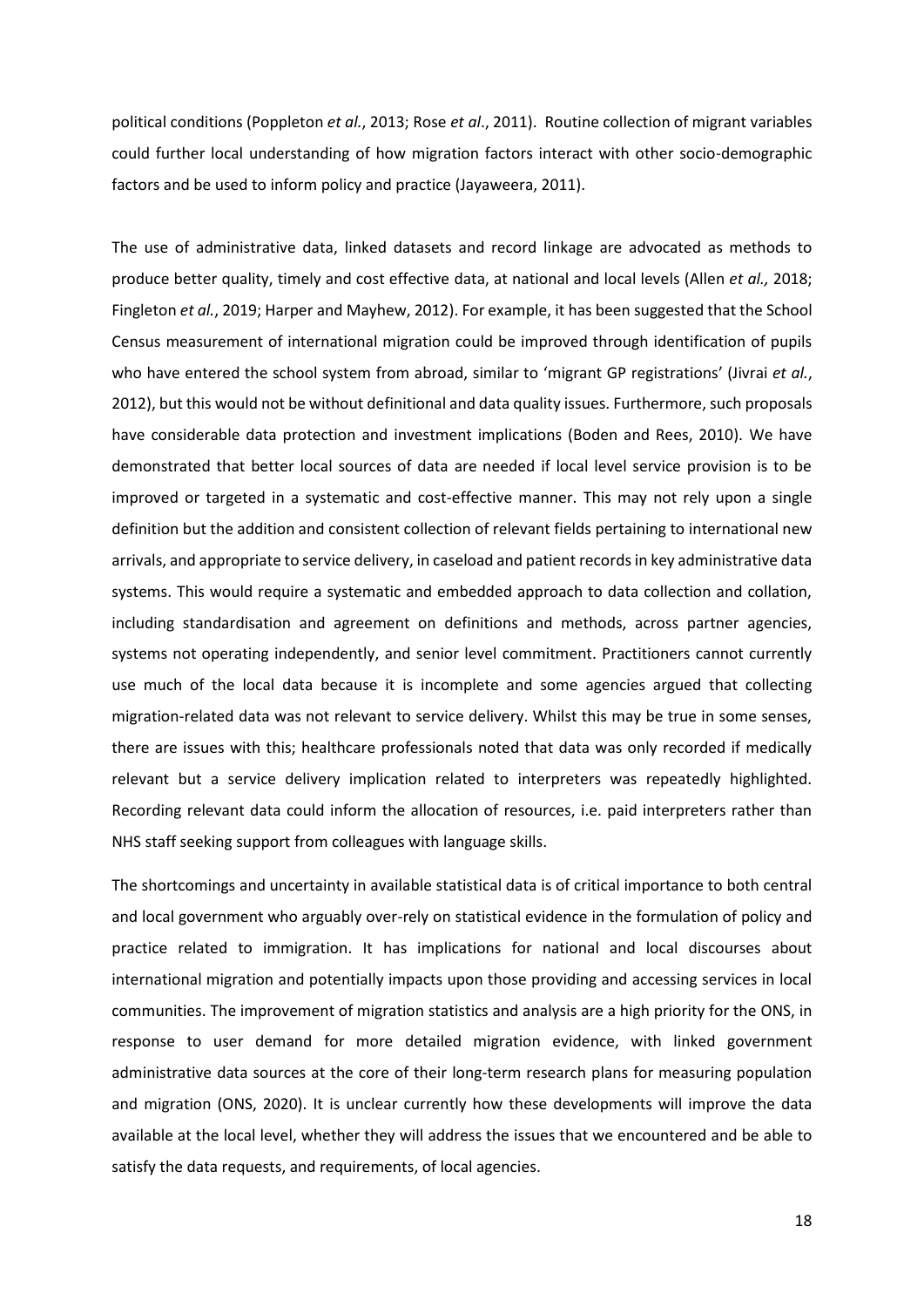#### **Conclusion**

This article is based on our experience of conducting a project on behalf of a local authority who, funded by central government's Controlling Migration Fund, sought an accurate picture of recent migration patterns and population change in a large town in the North East of England. The project emerged from concerns within both central and local government about a lack of reliable and up to date information on population change. More timely data was needed in order to explore and address issues of increased demand from newer communities with differing needs and the implications for community cohesion and the impact on local services, such as health, education and housing. As such, for the quantitative element of the project the team set about accessing, assessing and analyzing local level data in order to produce a more effective source of information and toolkit on migration and population in order to inform the LA's strategic objectives in terms of service provision and community cohesion. This paper identifies the difficulties we encountered in working with local level data in terms of the politics of access and data sharing, problems of definition, use of proxy measures, and the aggregation and disaggregation of definitional categorisations. Furthermore, working with quantitative data in this way reveals the problems in imposing rigid quantitative categorisations and measurements which fail to capture the complex and dynamic lived experience of migration. At the same time however, despite the problems we encountered, our experiences on this project hint at the potential for effective data sharing and collation at the local level in order to produce detailed and timely information to inform effective service delivery and to counter the dominant negative discourses which frequently surround immigration. Local statistical data provided some useful insight and sometimes additional detail on the same fields as public data, for example the disaggregation to ward level and population characteristics for international students, supported asylum seekers and hate crime offences.

The complexity of data collection and subsequent measurement of migration at a local level raises an important ethical and political question about counting and profiling minority and migrant populations. Evidence suggests that categorising 'migrants' has often been accompanied by overt or inadvertent discrimination (Anderson, 2017; Lukes *et al*., 2018). There is an inherent tension here whereby the rights of certain groups are undermined in the name of efficient public spending. Do stakeholders and local agencies need to collate vast swathes of information on service users in order to adequately provide services? To some degree, local authorities can better support diverse populations if the data provides a clear picture of spatial concentration and service pressures. However, in a climate of institutional and often community hostility towards immigrants (Winlow *et al*., 2017), there is a risk that data could be used to police and constrain migrant populations. While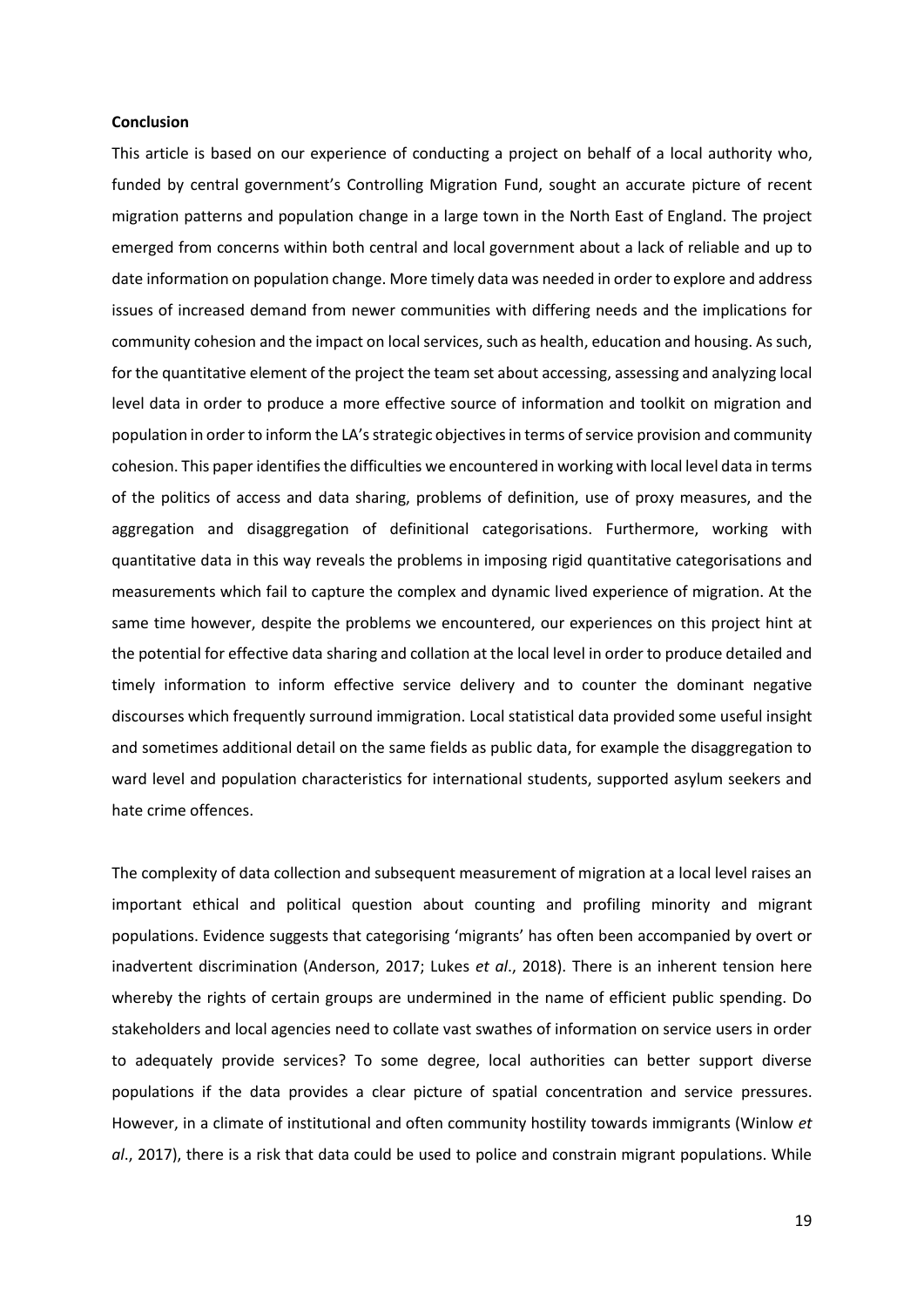the LA in this study were pro-migration and sought to demonstrate the value of recently arrived migrant populations, often in the face of local hostility, a more repressive or restrictive punitive state apparatus may utilise accurate local data for different political ends.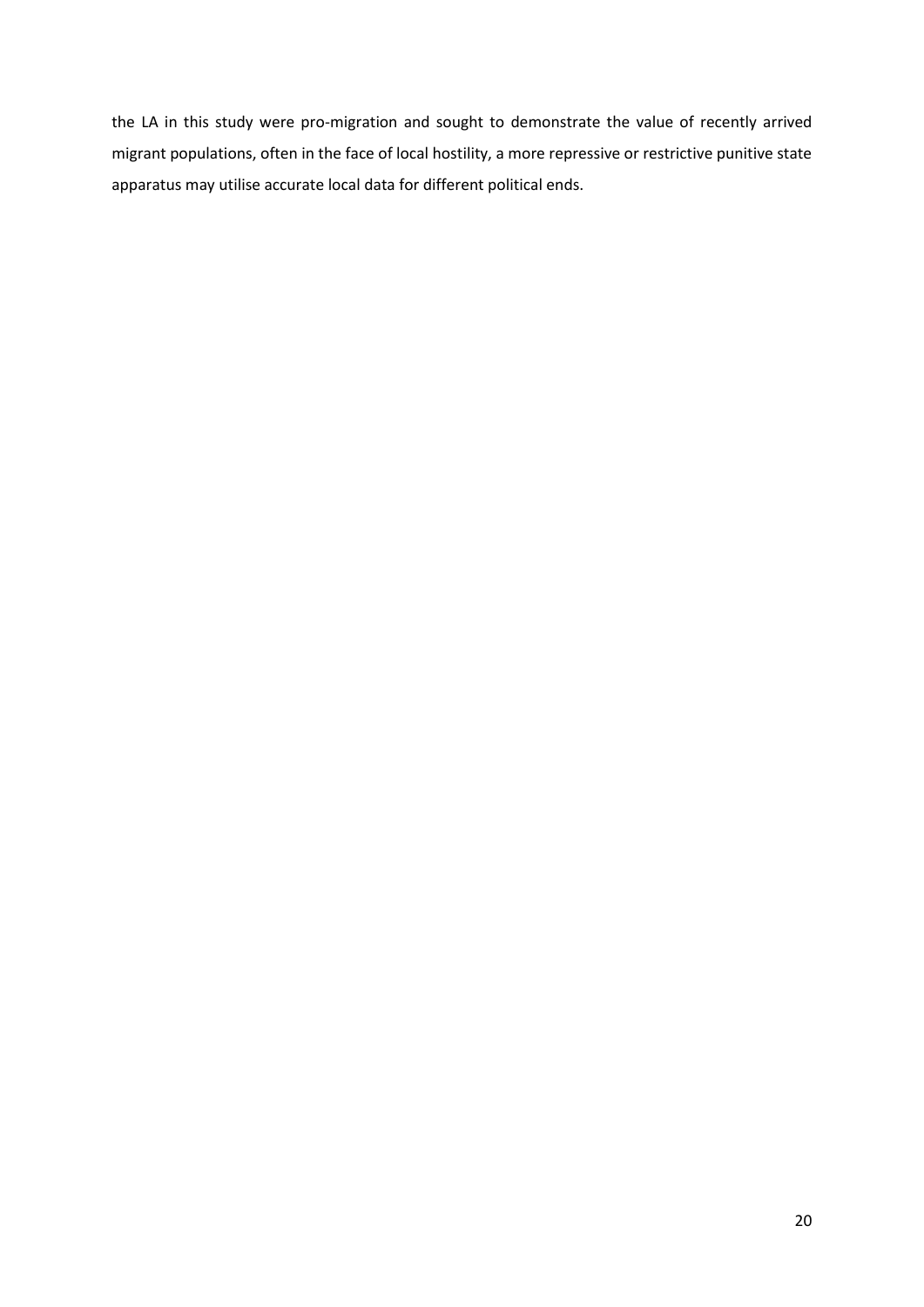#### **References**

Allen, W., Anderson, B., Van Hear, N., Sumption, M., Düvell, F., Hough, J., Rose, L., Humphris, R. and Walker, S. (2018) Who Counts in Crises? The New Geopolitics of International Migration and Refugee Governance, *Geopolitics,* 23(1), pp. 217-243.

Anderson, B. (2017) Towards a new politics of migration? *Ethnic and Racial Studies*, 40(9), pp. 1527- 1537.

Anderson, B. and Blinder, S. (2017) *Who Counts as a Migrant? Definitions and their Consequences,* Migration Observatory Briefing, COMPAS, University of Oxford, UK, January 2017.

Aspinall, P. J. (2009) The Future of Ethnicity Classifications, *Journal of Ethnic and Migration Studies*, 35(9), pp. 1417-1435.

Baldwin-Edwards, M., Blitz, B. K. and Crawley, C. (2019) The politics of evidence-based policy in Europe's 'migration crisis', *Journal of Ethnic and Migration Studies*, 45(12), pp.2139-2155.

Blinder, S. and Allen, W. L. (2016) Constructing Immigrants: Portrayals of Migrant Groups in British National Newspapers, 2010–2012, *International Migration Review*, 50(1), pp. 3-40.

Boden, P. and Rees, P. (2010) Using administrative data to improve the estimation of immigration to local areas in England, *Journal of the Royal Statistics Society*, 173(4), pp. 707-731

Bulat, A. (2019) 'High-Skilled Good, Low-Skilled Bad?' British, Polish and Romanian Attitudes Towards Low-Skilled EU Migration, *National Institute Economic Review*, 248, R49-57.

Brown, P.R. and Calnan, M.W. (2015) Chains of (dis)trust: exploring the underpinnings of knowledge‐ sharing and quality care across mental health services, *Sociology of Health and Illness,* 38(2), pp. 286- 305.

Cakici, B., Ruppert, E. and Scheel, S. (2019) Peopling Europe through Data Practices: Introduction to the Special Issue, *Science, Technology, & Human Values*, 45(2), pp. 199-211.

Casey, L. (2016) *The Casey Review: A Review into opportunity and integration: Executive Summary*, [https://assets.publishing.service.gov.uk/government/uploads/system/uploads/attachment\\_data/file](https://assets.publishing.service.gov.uk/government/uploads/system/uploads/attachment_data/file/575975/The_Casey_Review_Executive_Summary.pdf) [/575975/The\\_Casey\\_Review\\_Executive\\_Summary.pdf](https://assets.publishing.service.gov.uk/government/uploads/system/uploads/attachment_data/file/575975/The_Casey_Review_Executive_Summary.pdf)

Crawley, H. and Skleparis, D (2018) Refugees, migrants, neither, both: categorical fetishism and the politics of bounding in Europe's 'migration crisis', *Journal of Ethnic and Migration Studies*, 44(1), pp. 48-64.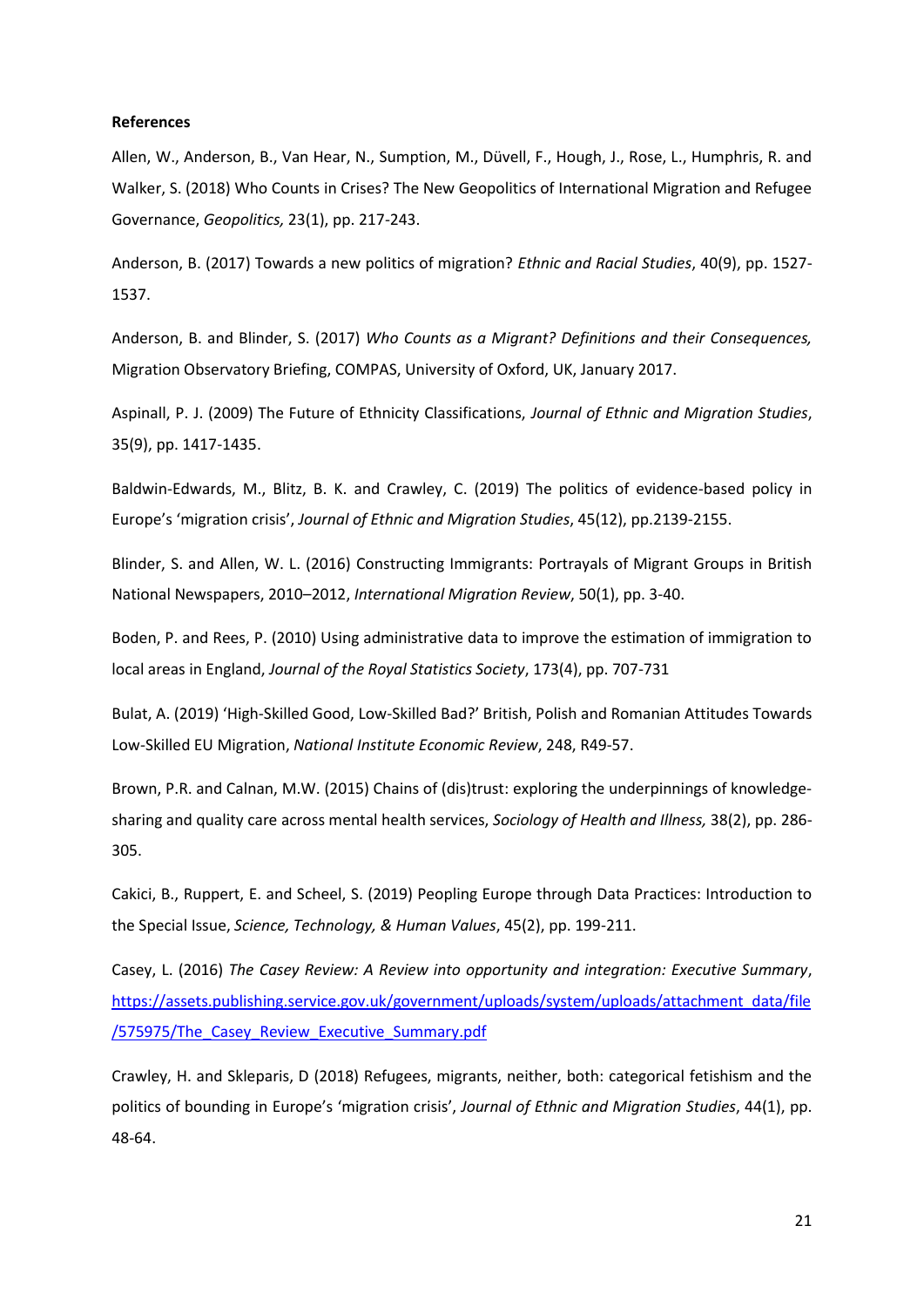Department for Communities and Local Government and Home Office (2016) *Controlling Migration Fund Prospectus,* Department for Communities and Local Government.

Fingleton, B., Olner, D. and Pryce, G. (2019) Estimating the local employment impacts of immigration: A dynamic spatial panel model, *Urban Studies,* [https://doi.org/10.1177/0042098019887916](https://doi.org/10.1177%2F0042098019887916)

Finney, N. and Simpson, L. (2009) Population Dynamics: The Roles of Natural Change and Migration in Producing the Ethnic Mosaic, *Journal of Ethnic and Migration Studies*, 35(9), pp. 1479-1496.

Gorodzeisky, A. and Leykin, I. (2020) When Borders Migrate: Reconstructing the Category of 'International Migrant', *Sociology*, 54(1), pp. 142-158.

Guentner, S., Lukes, S., Stanton, R., Vollmer, B. A. and Wilding, J. (2016) Bordering practices in the UK welfare system, *Critical Social Policy*, 36(3), pp. 391-411.

Harper, G. and Mayhew, L. (2012) Using Administrative Data to Count Local Populations, *Applied Spatial Analysis and Policy*, 5, pp.97-122.

Jayaweera, H. (2011) *Health of Migrants in the UK: What Do We Know?*, Migration Observatory Briefing, COMPAS, University of Oxford, UK.

Jivrai, S., Simpson, L. and Marquis, N (2012) Local Distribution and Subsequent Mobility of Immigrants Measured from the School Census in England, *Environment and Planning A*, 44, pp. 491-505.

Jones, R (2017) *Violent Borders: Refugees and the Right to Move,* London: Verso.

Jones**,** H., Gunaratnam, Y., Bhattacharyya, G., Dhaliwal, S., Forkert, K., Jackson, E., Saltus, R. and Davies, W. (2017) *Go Home? The Politics of Immigration Controversies*, Manchester: Manchester University Press.

Lowndes, V. and Madziva, R. (2016) 'When I look at this van, it's not only a van: Symbolic objects in the policing of migration, *Critical Social Policy*, 36(4), pp. 672-692.

Lukes, S., de Noronha, N. and Finney, N. (2018) Slippery discrimination: a review of the drivers of migrant and minority housing disadvantage, *Journal of Ethnic and Migration Studies*, 45(17), pp. 3188- 3206.

Mateos, P., Singleton, A. and Longley, P. (2009) Uncertainty in the Analysis of Ethnicity Classifications: Issues of Extent and Aggregation of Ethnic Groups, *Journal of Ethnic and Migration Studies*, 35(9), 1437-1460.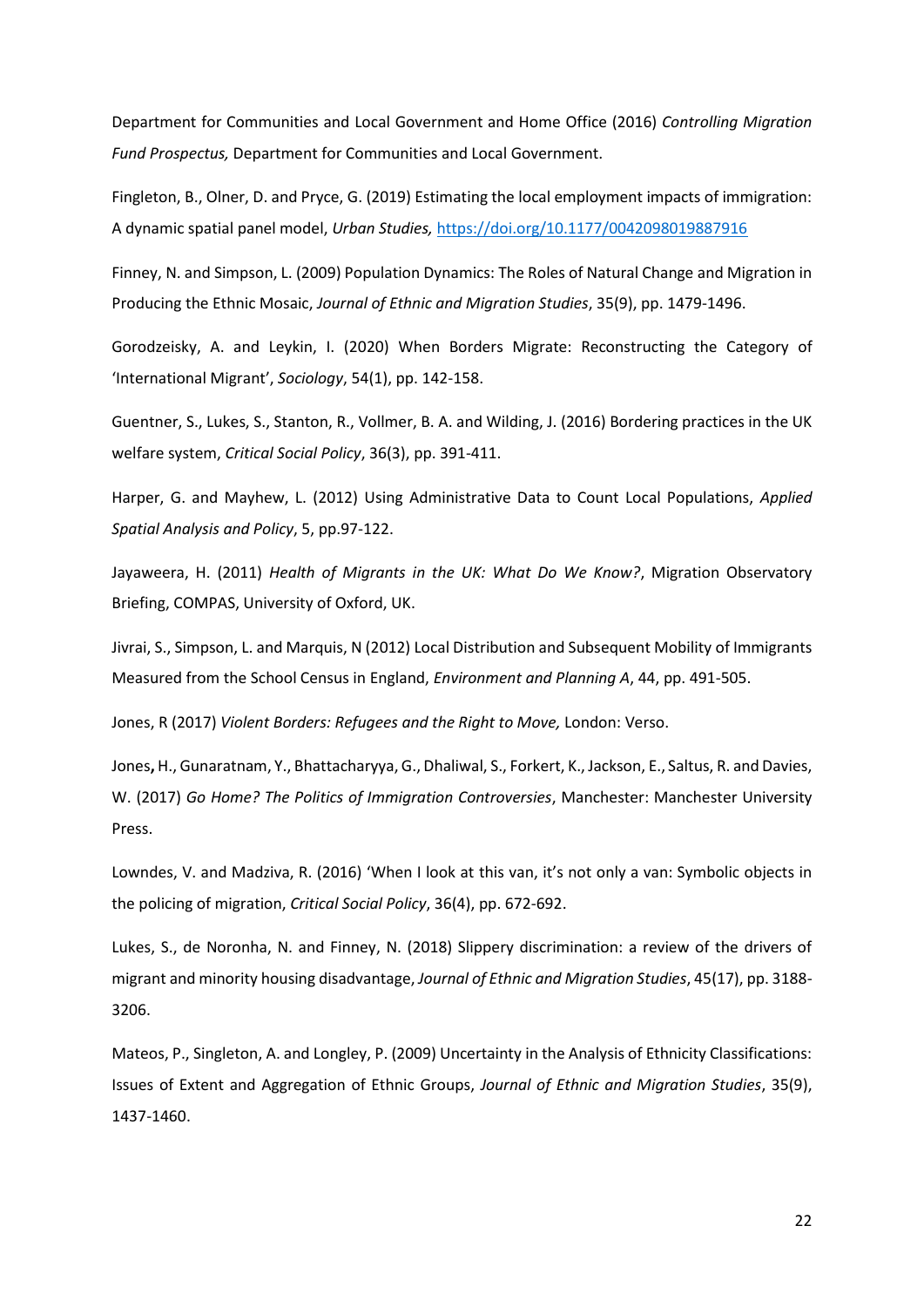Ministry for Housing, Communities and Local Government (2019) *English Indices of Deprivation 2019,*  <https://www.gov.uk/government/statistics/english-indices-of-deprivation-2019>

Morrison, J. (2019) Re-framing free movement in the countdown to Brexit? Shifting UK press portrayals of EU migrants in the wake of the referendum, *The British Journal of Politics and International Relations*, 21(3), pp.1-18.

Murray, D. (2018) *The Strange Death of Europe: Immigration, Identity and Islam,* London: Bloomsbury.

ONS (2013) *Detailed country of birth and nationality analysis from the 2011 Census of England and Wales*,

[https://www.ons.gov.uk/peoplepopulationandcommunity/populationandmigration/populationesti](https://www.ons.gov.uk/peoplepopulationandcommunity/populationandmigration/populationestimates/articles/detailedcountryofbirthandnationalityanalysisfromthe2011censusofenglandandwales/2013-05-13) [mates/articles/detailedcountryofbirthandnationalityanalysisfromthe2011censusofenglandandwales/](https://www.ons.gov.uk/peoplepopulationandcommunity/populationandmigration/populationestimates/articles/detailedcountryofbirthandnationalityanalysisfromthe2011censusofenglandandwales/2013-05-13) [2013-05-13](https://www.ons.gov.uk/peoplepopulationandcommunity/populationandmigration/populationestimates/articles/detailedcountryofbirthandnationalityanalysisfromthe2011censusofenglandandwales/2013-05-13)

ONS (2018) *Comparing sources of international migration statistics: February 2018 update,* [https://www.ons.gov.uk/peoplepopulationandcommunity/populationandmigration/internationalmi](https://www.ons.gov.uk/peoplepopulationandcommunity/populationandmigration/internationalmigration/articles/comparingsourcesofinternationalmigrationstatistics/december2016) [gration/articles/comparingsourcesofinternationalmigrationstatistics/december2016](https://www.ons.gov.uk/peoplepopulationandcommunity/populationandmigration/internationalmigration/articles/comparingsourcesofinternationalmigrationstatistics/december2016)

ONS (2019a) *Understanding different migration data sources: August 2019 progress report*, [https://www.ons.gov.uk/peoplepopulationandcommunity/populationandmigration/internationalmi](https://www.ons.gov.uk/peoplepopulationandcommunity/populationandmigration/internationalmigration/articles/understandingdifferentmigrationdatasources/augustprogressreport) [gration/articles/understandingdifferentmigrationdatasources/augustprogressreport](https://www.ons.gov.uk/peoplepopulationandcommunity/populationandmigration/internationalmigration/articles/understandingdifferentmigrationdatasources/augustprogressreport)

ONS (2019b) *International migration and the education sector – what does the current evidence show?,* 

[https://www.ons.gov.uk/peoplepopulationandcommunity/populationandmigration/internationalmi](https://www.ons.gov.uk/peoplepopulationandcommunity/populationandmigration/internationalmigration/articles/internationalmigrationandtheeducationsectorwhatdoesthecurrentevidenceshow/2019-05-03) [gration/articles/internationalmigrationandtheeducationsectorwhatdoesthecurrentevidenceshow/20](https://www.ons.gov.uk/peoplepopulationandcommunity/populationandmigration/internationalmigration/articles/internationalmigrationandtheeducationsectorwhatdoesthecurrentevidenceshow/2019-05-03) [19-05-03](https://www.ons.gov.uk/peoplepopulationandcommunity/populationandmigration/internationalmigration/articles/internationalmigrationandtheeducationsectorwhatdoesthecurrentevidenceshow/2019-05-03)

ONS (2020) *Defining and measuring international migration, [https://www.ons.gov.uk/peoplepopulationandcommunity/populationandmigration/internationalmig](https://www.ons.gov.uk/peoplepopulationandcommunity/populationandmigration/internationalmigration/articles/definingandmeasuringinternationalmigration/2020-02-14) [ration/articles/definingandmeasuringinternationalmigration/2020-02-14](https://www.ons.gov.uk/peoplepopulationandcommunity/populationandmigration/internationalmigration/articles/definingandmeasuringinternationalmigration/2020-02-14)*

Parameshwaran, M. and Engzell, P. (2015) Ethnicity in England: What Parents' County of Birth Can and Can't Tell Us about Their Children's Ethnic Identification, *Journal of Ethnic and Migration Studies*, 41(3), pp. 399-424.

Park, R.E. and Burgess, E.W. (2019 [1925]) *The City,* London: Chicago University Press.

Poppleton, S., Hitchcock, K., Lymperopoulou, K., Simmons, J. and Gillespie, R. (2013) *Social and Public Service Impacts of International Migration at the Local Level – Research Report 72.* Home Office.